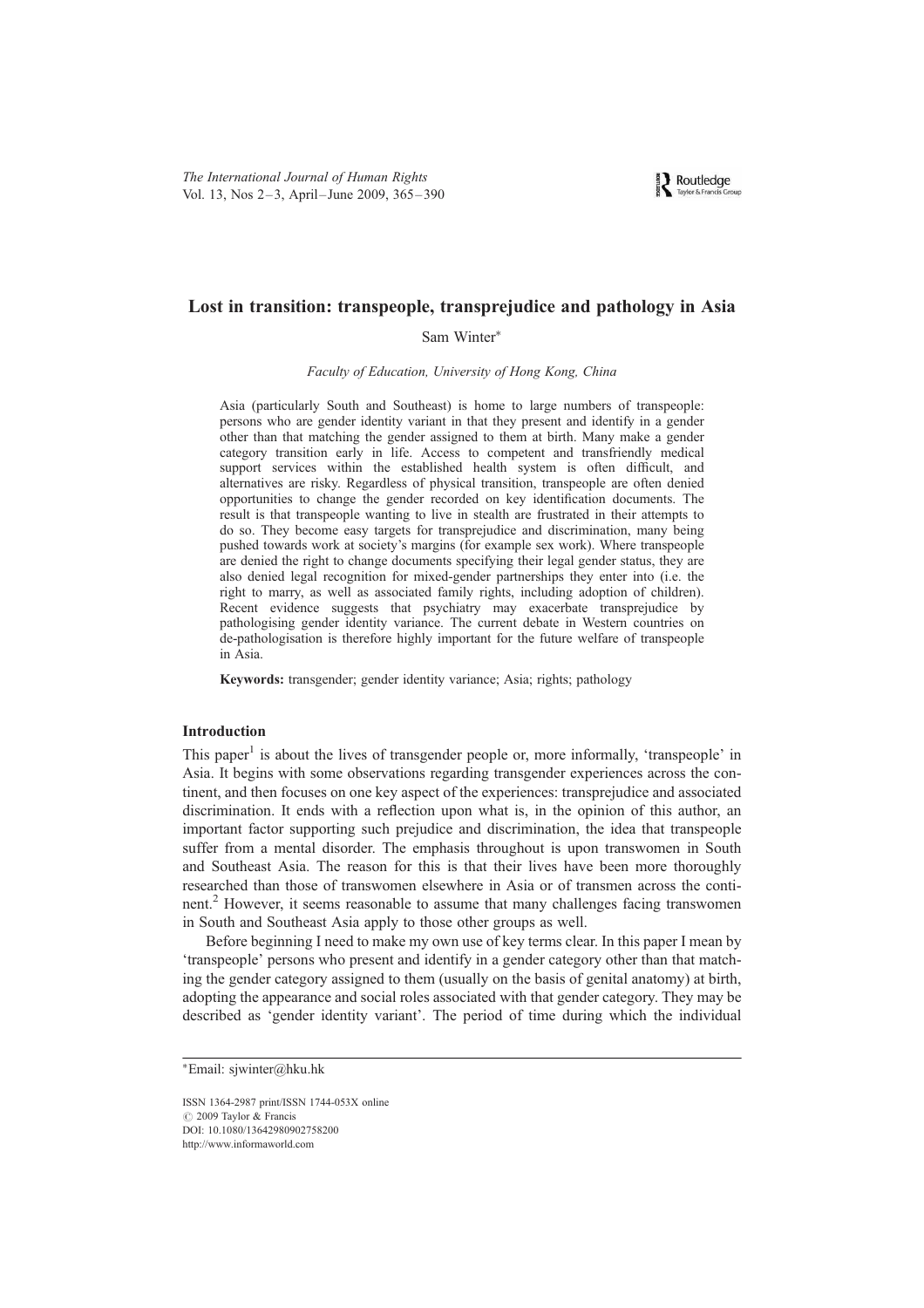progressively moves towards an alternative gender presentation and/or identity is called 'gender transition'. Gender variant individuals who are not gender identity variant (for example some transvestites and cross-dressers) are not discussed in this paper. It should be noted, however, that they encounter much of the prejudice and discrimination (discussed later in this paper) that gender identity variant people do. In Western literature some transpeople are often called 'transsexual'.<sup>3</sup> This term is problematic. First, it is often used to refer only to those who have undergone or intend to undergo sex reassignment surgeries (called SRS) involving (for transwomen) the construction of a vagina and clitoris, or (for transmen) the construction, by one means or another, of a penis.<sup>4</sup> For many gender identity variant people in developing countries these surgeries are simply not part of their life agenda. Second, the term carries unfortunate connotations of mental disorder, being a diagnostic label employed in the Tenth Revision of the *International Statistical Classification of* Diseases and Related Health Problems (ICD-10) published by the World Health Organisation. For some time in Western countries there has been an increasingly vocal debate on the pathologisation of gender identity variance. For these reasons I avoid using the term 'transsexual' in this paper, preferring to employ 'transpeople', and substituting the term where other authors have used the term 'transsexuals'. Within that group called transpeople 'transwomen' are those assigned to the male gender category at birth who present in a non-male gender. One might otherwise call them 'gender identity variant men'. Similarly 'transmen' are those individuals designated female at birth who present and perhaps identify as nonfemale, individuals who might otherwise be called 'gender identity variant women'.

Three aspects of the terms and definitions offered deserve special comment. First, the use of 'non-male' for transwomen and 'non-female' for transmen. In some cultures, including many in Asia, a sexual and gender cosmography exists that is more varied than the two categories 'male' and 'female' with which research in Western countries is familiar. Although many 'gender identity variant men' may indeed present as women (or at least as a sub-set of women) others may identify as a blend of male and female or as a third sex or gender. To this extent the terms 'transwomen' and 'transmen', products of a binary male – female sexology, are imperfect. I use them for three reasons. First, they keep things simple: as will be evident, there is a plethora of culture-specific terms for describing transpeople in Asia,<sup>5</sup> many so broad in meaning that they also denote individuals who are not gender identity variant. Second, they keep things respectful: many indigenous terms are derogatory. Third, they are preferable to 'gender identity variant men' and 'gender identity variant women': however else they may identify and present, 'gender identity variant men' by their nature do not present, and seldom identify, as men; the corresponding point applies to 'gender identity variant women'.

Second, the term 'transpeople', as used here, refers to those who have undergone, or are undergoing, a gender transition. The challenges of gender transition, including but not limited to the stigma attached to being recognised as a transperson, not only can make lives difficult for those transitioning, but also can discourage others from following suit. In that sense individuals reluctant to make a gender transition may be victims of stigma as much as those who have already made it.

A note is also needed on the sexual preferences and sexual behaviours of transpeople. Terms such as 'homosexual' and 'heterosexual' (and 'gay', 'lesbian', 'bisexual', etc.) are Western conceptions. Many Asians are unfamiliar with them, there being no easy translation into their native languages or sexological worldviews. However, I take the opportunity to put on record that I consider an androphilic transwoman (i.e. one sexually attracted to men) to be heterosexual because of her attraction to a member of another gender and a gynephilic transwoman (i.e. one attracted to women) as homosexual because she has a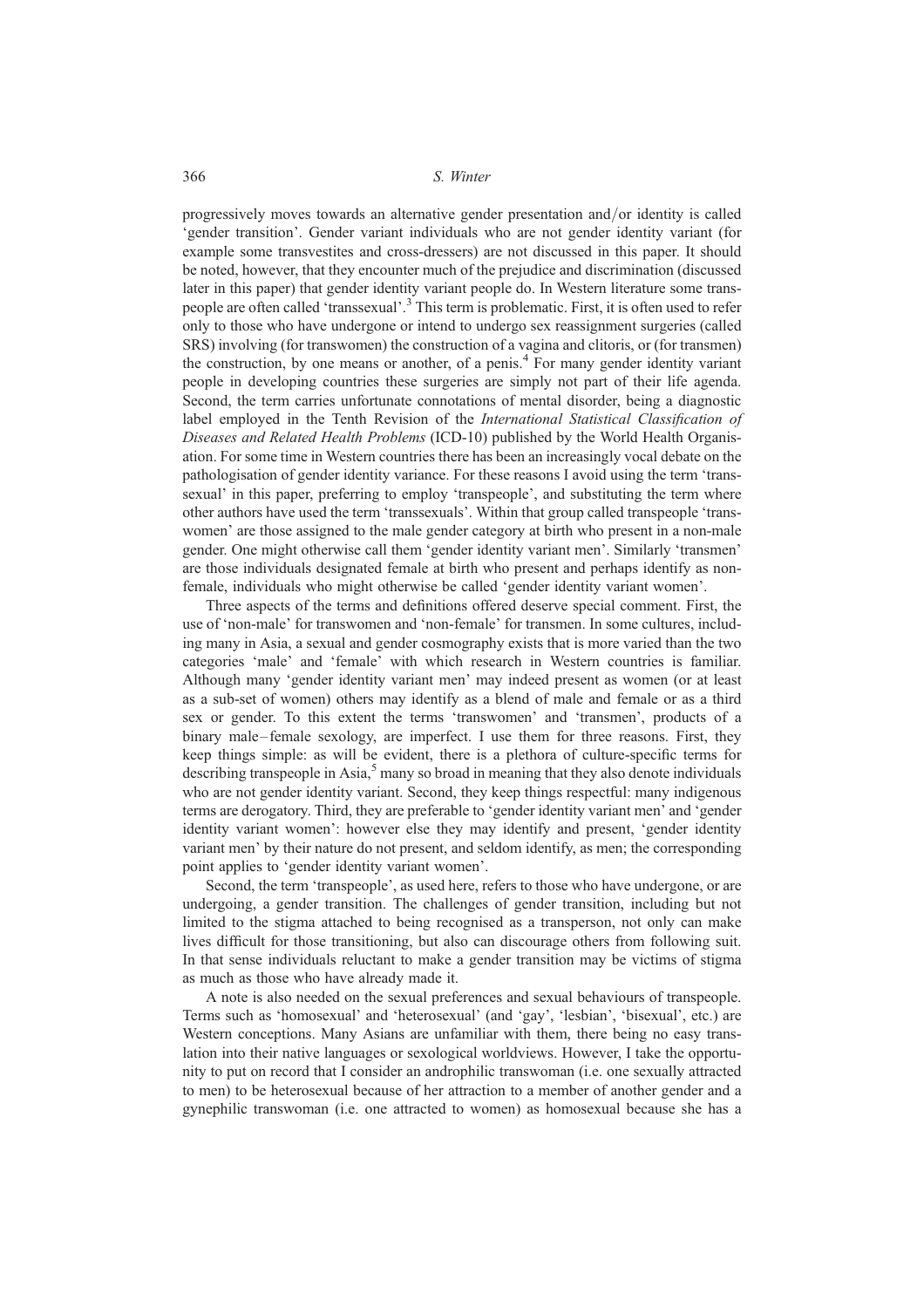same-gender preference. My usage is contrary to much Western literature (particularly medical), which persists in referring to androphilic transwomen and gynephilic transman as homosexual (indeed as homosexual transsexual males and females, respectively).

Much of the (largely Western) research in social sciences and the humanities on transpeople's lives documents stigma, prejudice, discrimination and social and economic marginalisation, much of which impacts on transpeople's mental and physical health and well-being<sup>6</sup> as it does on homosexuals'.<sup>7</sup> Indeed, the website Remembering Our Dead, which currently lists around 350 transpeople, most of whom died violent deaths, bears testimony to the hostile extremes to which antipathy towards transpeople can extend.<sup>8</sup> This leads me to two final terms: 'transphobia' and 'transprejudice'. 'Transphobia' refers to a broad antipathy towards transpeople; negative attitudes and beliefs that (expressed by family members, students and teachers, employers and co-workers, and through institutions, services, government agencies and legal systems) often frame transpeople's experiences.<sup>9</sup> Transphobia corresponds to a better established term used in relation to homosexuals: 'homophobia', meaning 'the dread of being in close quarters with homosexuals – and in the case of homosexuals themselves, self-loathing'.<sup>10</sup> However, the term transphobia, like homophobia, may be a misnomer, wrongly implying that fear underlies the stigma, discrimination, marginalisation and violence that sexual minority groups suffer. King and his colleagues have recently argued for the term 'transprejudice'.<sup>11</sup> It is the term used in this paper and is defined as the negative valuing, stereotyping and discriminatory treatment of individuals whose appearance and/or identity does not conform to the current social expectations or conventional conceptions of gender. Note that the term embraces discriminatory behaviours as well as the attitudes and beliefs that give rise to such behaviours. In practice it may sometimes be useful to distinguish between prejudice (which is about attitudes and beliefs) and discrimination (which is about behaviour). I refer to them separately in this paper.

The challenge for transpeople in Western countries has been, and remains, to secure the right to gender expression (a right that implies others treating them as members of the gender in which they wish to present), the right of equality of access to goods and services (especially in relation to health, education and employment); the rights to marriage and family life consistent with their gender presentation; and the right to privacy.<sup>12</sup> Much of the same challenge faces transpeople in Asian countries, although, as will be evident, their life circumstances sometimes call for priorities different from their Western counterparts'.

The key premises of this paper are as follows. First, across Asia (particularly South and Southeast) there are large numbers, indeed communities, of transpeople, often transitioning early in life, and often socially visible in their societies. Second, access to high-quality, competent and transfriendly gender healthcare within the established health systems is often difficult, and alternatives are risky. Third, regardless of gender transition, transpeople are often denied opportunities to change the gender markers recorded on key documents used for identification. Fourth, the healthcare and documentation issues combine to frustrate attempts by transpeople who wish to live in 'stealth' actually to do so. They therefore become easy targets for transprejudice and discrimination. Fifth, transprejudice and discrimination are widespread across Asia. Employment presents a particular problem, with many transpeople pushed towards work at society's margins (for example sex work). Where transpeople are denied the right to change documents that specify legal gender status, they are in effect denied legal recognition for any mixed-gender partnership they enter into. Unable to marry within a mixed-gender partnership, they are denied associated family rights, including adoption of children. Finally, recent evidence suggests that modern psychiatry may exacerbate transprejudice by pathologising gender identity variance. The implication is that the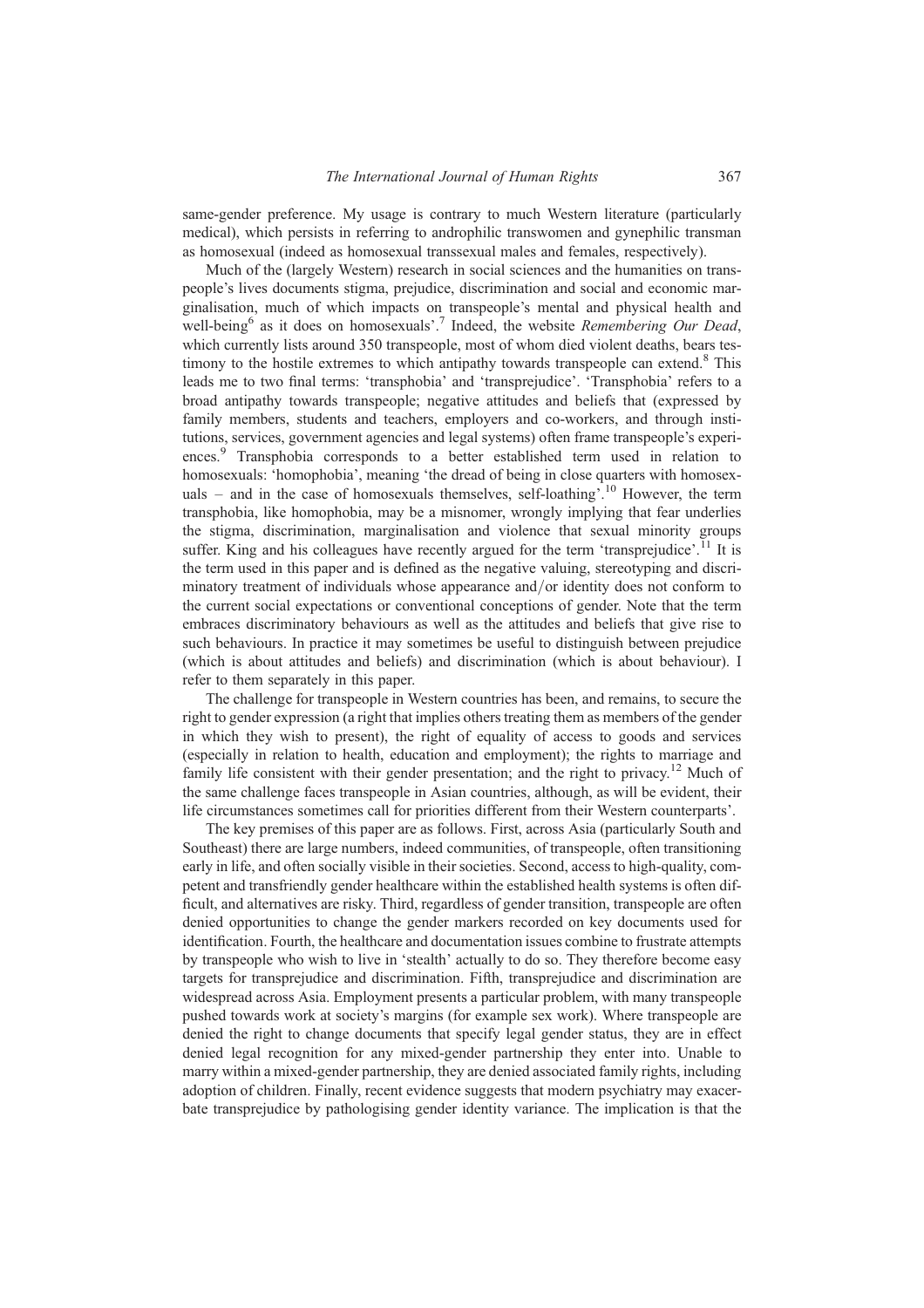current debate in Western countries on the de-pathologisation of gender identity variance is highly important for the future welfare of transpeople in Asia.

A note is needed here about rights. In any given society, rights, whether enjoyed or denied, exist in a broad context. Across Asia as a whole, part of that context is that a human rights culture is not as well developed as in, for example, Europe. Indeed, international human rights treaties such as the International Covenant on Civil and Political Rights and the International Covenant on Economic, Social and Cultural Rights have been portrayed by some in Asia as Western neo-colonial impositions in conflict with 'Asian values'. It is fair to say that a few Asian governments ride roughshod over the rights of their majorities (let alone any of their minorities), displaying little tolerance for any social activism aimed at securing those rights. In these countries transpeople are arguably only one of the groups who are oppressed. But their situation is exacerbated by the fact that international human rights law, which is interpreted and enforced through domestic laws, is silent on matters of sexuality. The exclusion of sexuality from the United Nations human rights agenda has been criticised for perpetuating the view that sexuality is a 'complex, even mysterious' case in matters of human rights and its exclusion from that agenda.<sup>13</sup> The effect is that even among those countries that have signed or ratified the International Covenant on Civil and Political Rights and/or the International Covenant on Economic, Social and Cultural Rights the position of transpeople under the instruments' 'any other status' provisions remains unclear.<sup>14</sup>

Asia is a vast and culturally diverse continent, home to about 60% of the world's population, and perhaps a similar percentage of the world's transpeople. Given its immensity and diversity it is difficult to make generalisations about any Asian context for transpeople's lives. For one thing, concepts of sex, gender and sexual preference and behaviour differ widely across Asia: in any one place they reflect ways of thinking, and are expressed in language, unfamiliar not only to Westerners but also to Asians elsewhere.<sup>15</sup>

Until recently the lives of transpeople in Asia were not a popular research topic. When in 2002 I researched the English-language humanities and social sciences literature on transpeople and gender identity variance, I found that only 7% originated from or concerned Asia. The research literature (print and web based) has significantly grown in the past few years. The TransgenderASIA Centre carries (as of 29 April 2008) a bibliography of around 200 works, over a quarter of which are post-2002.<sup>16</sup> The research coverage is patchy. Across Asia, transmen remain under-researched, and even for transwomen most of the available English-language research has focused on a broad band of 18 countries in South, Southeast and East Asia (less than half the total of Asian countries yet accounting for around 95% of the Asian literature).<sup>17</sup> These 18 countries are a highly diverse group, historically, culturally, economically and politically. Nevertheless, some general observations can be made about the prevalence and social visibility of transpeople; issues of healthcare, documentation and stealth; and transprejudice and discrimination. All these observations carry implications for transpeople's lives.

## High prevalence and social visibility

Transpeople are a highly visible feature of some Asian cultures; as the subject of magazine articles and documentaries, portrayed as characters in soap operas, taking part in beauty contests (which in some places are televised), and evident in urban centres as well as in villages. They often form distinct communities. The few reports examining numbers mainly concern transwomen. They suggest that in some Asian cultures, at least, transpeople seem far more common than in much of North America or Europe, where most research has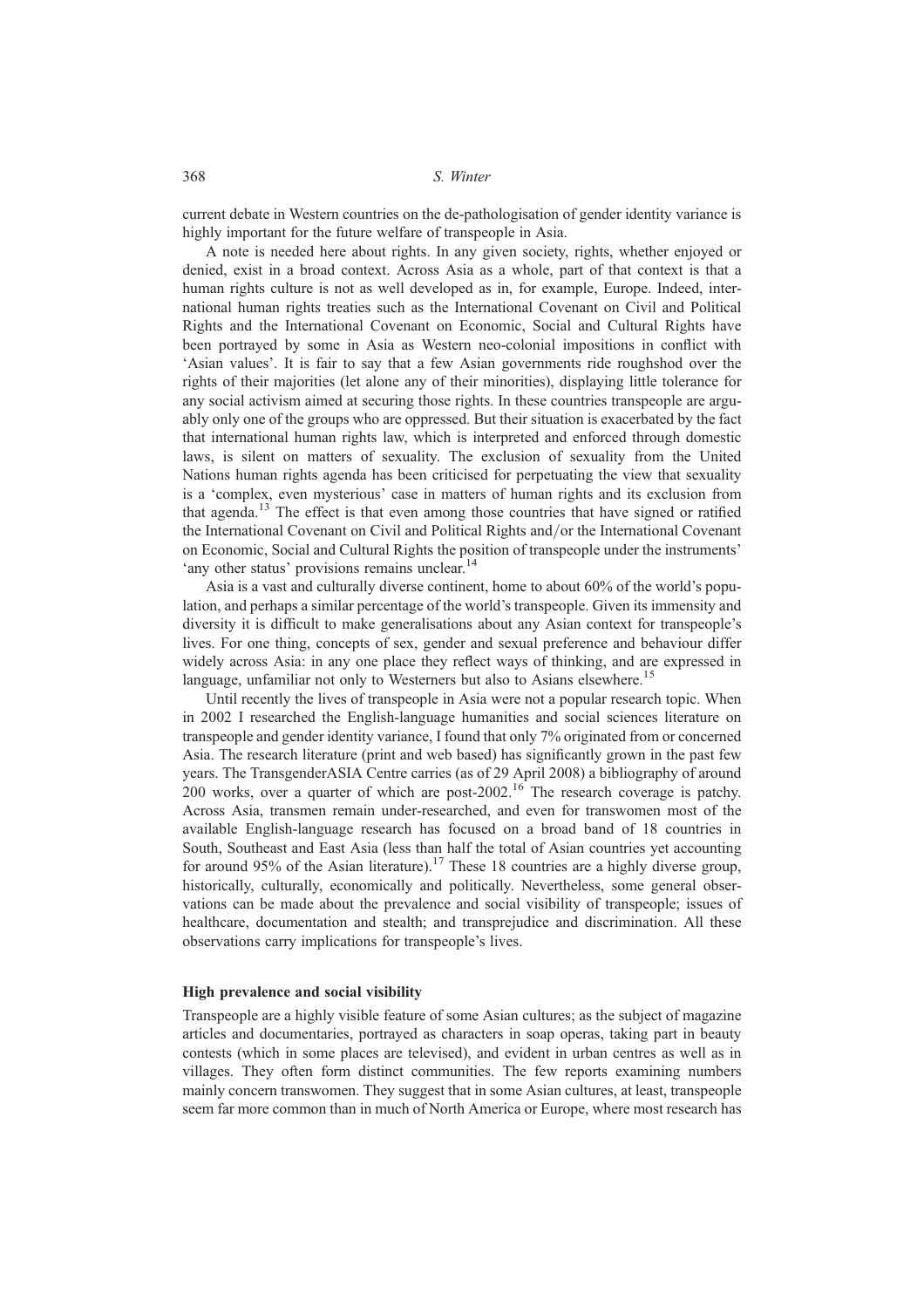hitherto been done. There may be between 50,000 and 100,000 Malaysian transwomen (*maknyah*) (around 1:75 to 1:150 birth-assigned males aged 15 and above).<sup>18</sup> In India there are an estimated 500,000 Indian transwomen  $(hijra)$  (about 1:600).<sup>19</sup> In Thailand there are perhaps 300,000 transwomen (*phuying khaam phet*) (around 1:300).<sup>20</sup> High prevalences are not entirely limited to South or Southeast Asia. In one town in Oman in the 1970s an estimated one in 60 birth-assigned men were living as *xanith* transwomen.<sup>21</sup> These prevalence figures far exceed the most commonly cited Western prevalence figures for 'male-to-female transsexualism': around 1:30,000 (birth-assigned) adult men and 1:100,000 women in Europe.<sup>22</sup> The discrepancy almost certainly results from the fact that figures in Western countries represent those who attend medical clinics or are diagnosed as 'gender identity disordered' (or 'transsexual'), and have been approved for SRS or have undergone it. In contrast, estimates in Asian countries have generally included all transwomen; 'pre-op' (pre-operative) and 'non-op' (non-operative) as well as 'post-op' (post-operative). As has been pointed out elsewhere, transpeople who approach clinics may represent a small minority of transpeople overall.<sup>23</sup> This is most certainly the case for Asian societies.<sup>24</sup>

Interestingly, several Asian reports provide figures based on clinic-based counting methodologies of the sort common in Western studies, that is, counting the number of transpeople seeking or undergoing SRS. Two examples are offered here. For Iran, official statistics suggest  $15,000$  to  $20,000$  transpeople nationwide.<sup>25</sup> Even at 15,000, this represents around 1:3300 of Iran's approximately 50 million people aged 15 and above. For Singapore, estimated prevalence is 1:2900 for transwomen.<sup>26</sup> Again, both are well above commonly quoted figures in Western countries.<sup>27</sup> Obviously, the more transpeople there are in a community, the more potential victims of stigma, prejudice and discrimination there are. But there are other implications. It may be especially hard for any transperson who wants to live in stealth actually to do so when it is commonly known that the gender identity variant community is large in that society.

The high numbers of transpeople in some Asian cultures should be seen in the light of pre-modern traditions and beliefs that drew on themes of gender identity variance in the arts, religion and history to an extent not found in the Judaeo-Christian West<sup>28</sup> and without portraying it as a disorder.<sup>29</sup> Many pre-modern Asian cultures afforded transpeople well-respected social roles, often as spirit mediums and healers or as actors, singers and dancers.<sup>30</sup> Over the past few centuries these traditional social roles have eroded in the face of modernisation (or Western colonisation, Christianisation, urbanisation) only to be replaced by less prestigious roles such as beauty and hair salon work, dance and mime performances for tourists, and, in many societies, begging and (for transwomen) sex work.<sup>31</sup> The involvement of transwomen in sex work begs a paper of its own. Briefly put, transwomen in some pre-modern societies provided a sexual outlet, enabling men to bypass strict limits on access to women outside the institution of marriage, for example in Oman, India and Thailand.<sup>32</sup> It is possible that contemporary transwomen, deprived of some of the roles previously available, drawn into the money economy and deprived of other employment opportunities, have increasingly pursued a sexual outlet role in the context of sex work. The nature of their work places gender identity variant sex workers at particular risk of HIV/AIDS over and above other sex workers.

But how many gender identity variant individuals are there who do not make a transition, for example because of fear of family rejection or of not being able to get a job? Locating them is perforce difficult, yet it holds the prospect of enabling an estimate of the upper bound for the number of transpeople in a culture: the number of transpeople there would be were it not for the stigma involved in transitioning and the accompanying prejudice, discrimination and social and economic marginalisation. A study by Cruz and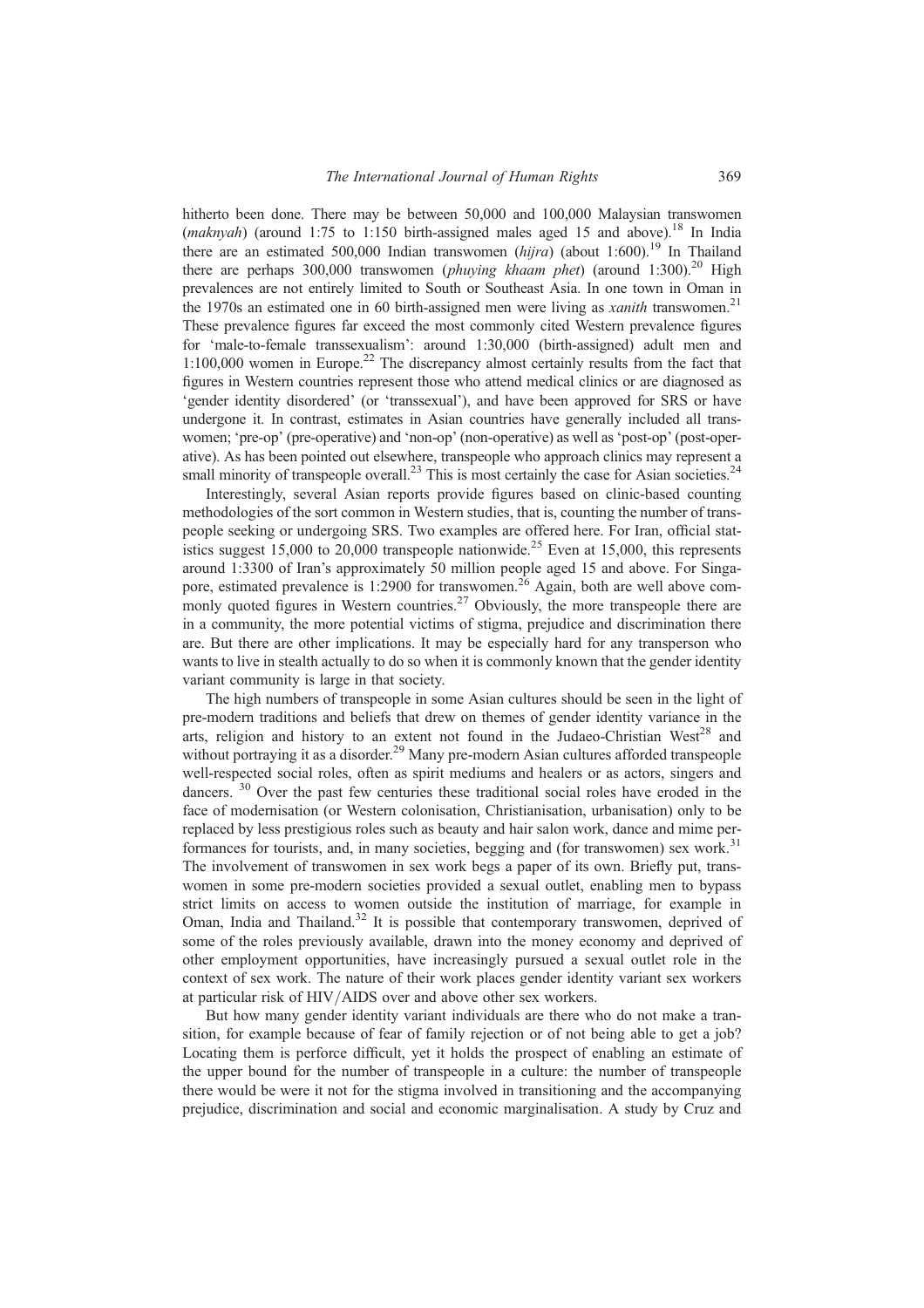Rogando-Sasot drew on data from a nationwide study of 15- to 27-year-old Filipinos in 2002 and suggested that around 2% of birth-assigned males reported that they would, if they could, choose to be female, *because they felt female*.<sup>33</sup> If these figures provide any guide to other countries, it appears that gender identity variance is a common phenomenon.

Lastly, in many Asian cultures it is not only the numbers of transpeople that are striking; it is also the age at which they transition (during childhood and adolescence, rather than adulthood). Indeed in much of Southeast and East Asia early transition seems to be the norm. This impression is confirmed by community-based research on transwomen in Thailand, the Philippines, Laos, Malaysia, Singapore, South Korea and Japan and by clinic-based studies in Singapore and Japan involving transwomen and transmen.<sup>34</sup> In some cultures young people engaged in gender transition typically benefit from support and guidance from older people in the transcommunity, in turn offering support to those who come after them.<sup>35</sup> The availability of this social networking likely increases the chance that gender identity variant individuals actually transition rather than attempt to suppress their predisposition in the hope that it will fade away and they may have a 'normal life', a strategy that would be familiar to many Western transpeople.

### Healthcare issues

In much of Asia gender transition is facilitated by the easy availability of hormones. Southeast Asia is a case in point. In Laos various products are available, costing around US\$1 for a month's supply. In the Philippines many transwomen report obtaining contraceptive drugs at their local reproductive health centres. In Thailand up to 20 products containing cross-sex hormones are available over the counter at major pharmacies.

The situation for surgery is more mixed. In Thailand SRS can cost as little as 50,000 baht (about US\$1580 at April 2008 exchange rates), breast implants from 40,000 baht  $(US$1260).$ <sup>36</sup> Even in terms of average Thai income these prices are low (around ten weeks and eight weeks of average income, respectively). Until recently, castration surgery (removal of the testicles) provided an even cheaper route to emasculation (at US\$125). Some 16,000 clinics were offering the service (incidentally providing an indication of the number of people engaged in gender transition). The Medical Council of Thailand, concerned about the numbers undergoing this surgery, has now banned the practice.<sup>37</sup>

Elsewhere in Asia, surgery can be prohibitively expensive, low quality or illegal. A recent article concerning the Philippines quoted at least US\$2100 for breast implants and US\$6300 for SRS.<sup>38</sup> More current figures indicate that charges have risen, with breast implant surgery apparently now costing at least US\$2800 and SRS surgery at least US\$7100.<sup>39</sup> These figures represent 10 months and 26 months of average income, respectively. Facing such costs, many transwomen in Asia turn to cheaper alternatives: injected silicone (a procedure particularly common in the Philippines) and simple castration (now banned in Thailand but available elsewhere). In India, SRS as understood in Western countries is hardly available at all. Instead many transwomen in *hijra* (and related) communities undergo a crude procedure involving both castration and penectomy, but not construction of a vagina.<sup>40</sup> Few of those who perform the operations have any recognised medical qualification.<sup>41</sup> In Malaysia, since 1983 SRS involving Muslim patients or surgeons has been banned on religious grounds.<sup>42</sup> The Muslim population is of course the majority in Malaysia, and would otherwise be expected to provide most of the patients and surgeons.

Notwithstanding cross-national variations in the availability of transition-related medical procedures, it is clear that many adolescents in Asia are taking cross-sex hormones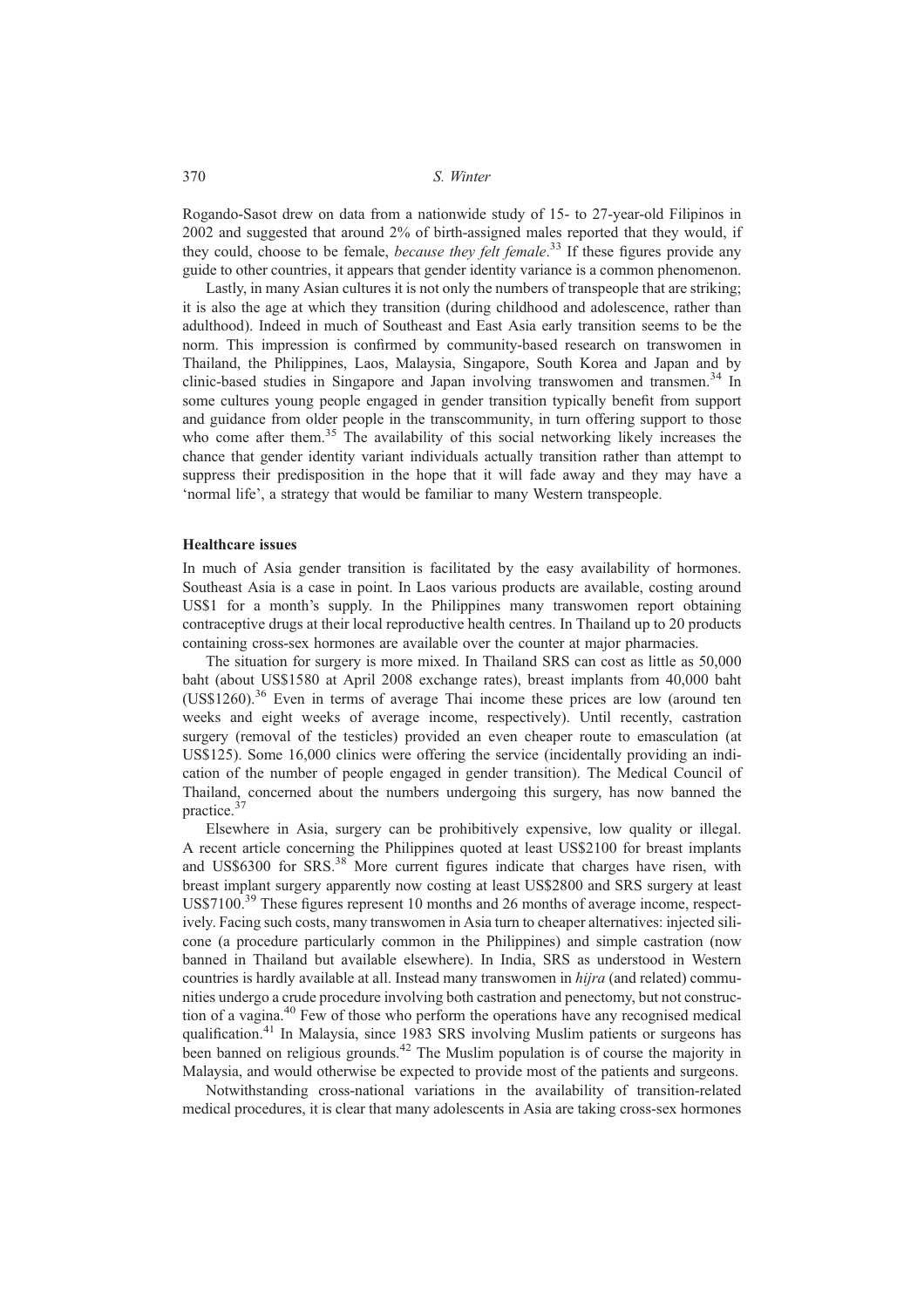and undergoing some form of genital surgery.<sup>43</sup> The effects of cross-sex hormones are sometimes permanent, the side effects numerous and sometimes dangerous. Surgery is often irreversible, most clearly in the case of genital surgery. Surgical procedures themselves (particularly castration, penectomy and silicone injection performed by medically untrained personnel) can be risky. Reports of subsequent ill-health or death are common. Transpeople who have undergone surgery sometimes express regret. Yet gender identity variant adolescents commonly take hormones or undergo surgery without independent professional advice regarding potential consequences, suitability or, in the case of cross-sex hormones, knowledge of what distinguishes use from abuse. Failure to consult a medical professional often stems from a perception that personnel in the public health system (where there is one) are unsympathetic. Private doctors, on the other hand, are often too expensive. Fellow transpeople, though not always medically knowledgeable, are generally sympathetic, and free. They often become the major source of medical advice for their peers.

My own research confirms the scale of unsupervised hormone use. In three separate studies (in Laos, Thailand and the Philippines, each with local co-researchers) I found that transpeople hardly ever consulted medical professionals about the use of cross-sex hormones, either before or while taking them.<sup>44</sup> Not surprisingly, all three studies revealed disturbing patterns of hormone (ab)use. Many participants appeared to consume whatever their friends recommended. When they had money they ingested doses well above recommended levels. When they had no money, they ingested none at all. They were largely ignorant of health risks involved in prolonged hormone use, many failing to take the most obvious precautions against ill-effects (such as desisting from smoking). Not surprisingly, many of those who took hormones eventually desisted through health complications. In the Lao study, around half had stopped taking hormones within six years, nine out of ten citing health problems. The Thai and Philippine studies yielded similar figures. Predictably, a recent Thai study revealed that transpeople taking hormones had a poorer overall quality of life than those who did not.<sup>45</sup>

Accessible, affordable, approachable and competent trans-healthcare is a goal for transpeople of all ages. It is particularly urgent for those transitioning during adolescence and even pre-adolescence, who may be poorly informed and most easily swayed by the advice of uninformed older mentors. One way forward is by way of community education programmes that inform not only the mentees but also the mentors. Beyond these issues, consent and confidentiality are important matters concerning gender identity variant minors. Also important is the issue of alternative treatment choices. Puberty-delaying hormones are a good example. Available to minors in some parts of Europe and the United States, they are entirely reversible, making it possible for doctors, parents and perhaps the young transitioning person to avoid some of the soul-searching when less reversible procedures are being considered. Yet, I have not come across their use anywhere in Asia.

#### Documentation issues

In many Western countries, 'post-op' transpeople may now change their legal status. Some countries extend this right to 'pre-op' and 'non-op' transpeople (those who have not undergone SRS or do not intend to do so).<sup>46</sup> Few countries in Asia recognise this as a right, even for 'post-op' people. Transpeople therefore remain unable to change their birth certificates, family register or other legal documentation designating their gender.<sup>47</sup> Indeed, in many Asian countries transpeople are not able to amend any personal identification documentation at all.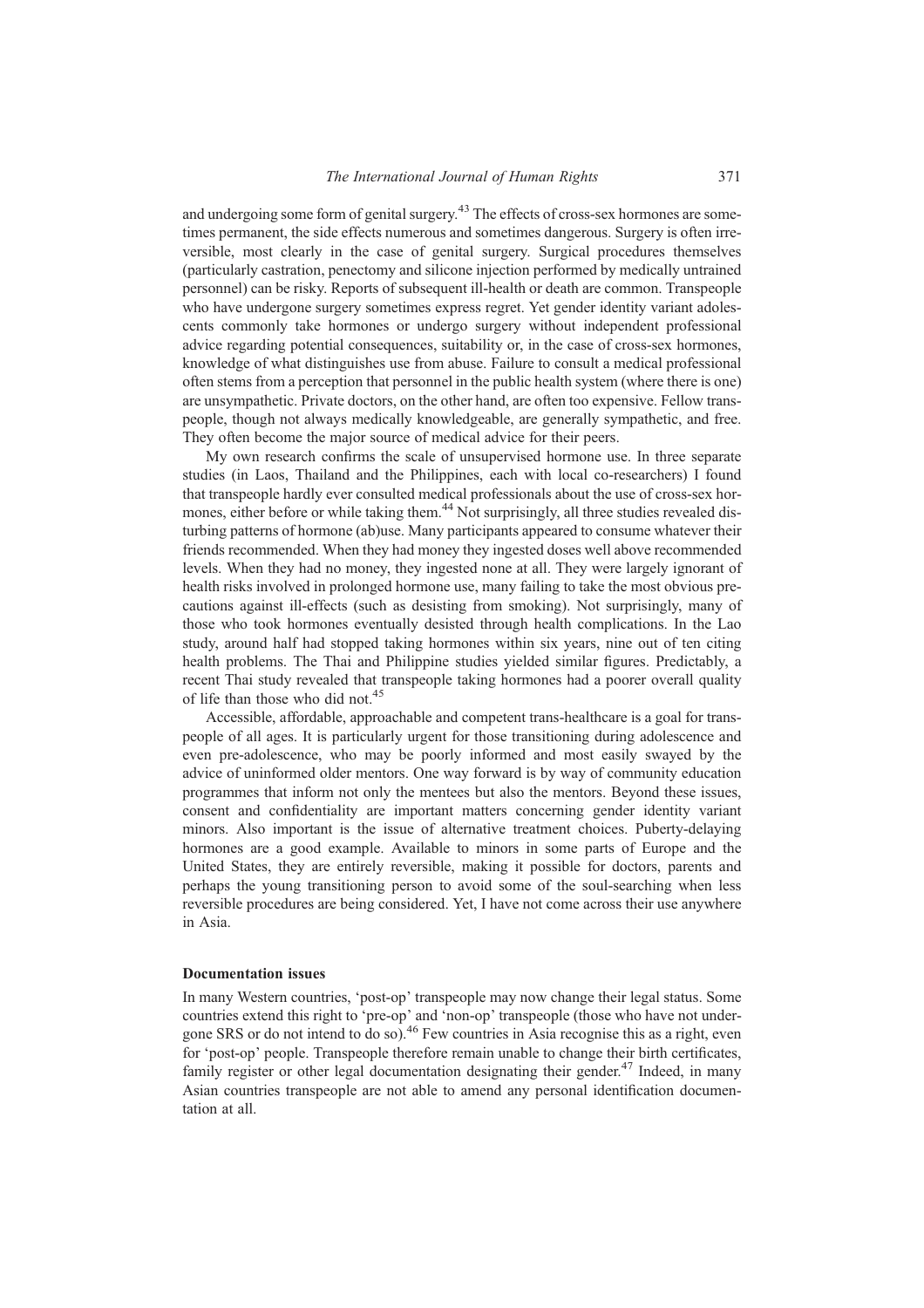Turning first to the Asian countries that allow a change in legal gender status (as evident in a person's marriage rights): this right currently appears available only in Japan, South Korea, China (though perhaps limited to certain provinces), Singapore and, according to informal reports, Indonesia<sup>48</sup> and Iran.<sup>49</sup> A favourable decision by a Kuwaiti court in 2004 was overturned on appeal within a few months.<sup>50</sup> Similarly, transpeople in the Philippines, who were until recently able to petition their regional courts for a new birth certificate, now find that practice thrown into doubt by a Supreme Court ruling.<sup>51</sup> In all Asian jurisdictions that allow changes in legal gender status the right is conditional not only on the transperson concerned having reached a relevant minimum age, but also upon him or her having undergone SRS. This latter requirement can be quite onerous, since many transpeople may not want or be able to afford the operation (or indeed operations, in the case of transmen). Another common condition, in the absence of provisions allowing for same-sex marriage, is that the person concerned should not already be married. Notwithstanding the conditions imposed, the impact of the opportunity to change legal status can be substantial for individual transpeople: it means that they will be able to enter mixed-gender marriages (i.e. heterosexually: a transwoman to a man, a transman to a woman). The numbers of transpeople potentially affected are substantial. Research across the region confirms that most transpeople are heterosexual.<sup>52</sup> Legal status as spouse, *inter alia*, enables mutual inheritance and insurance rights and, where one partner is hospitalised and unable to consent to medical procedures, the right to do so on his or her behalf. Where agencies regulating child adoption require the adopting couple to fit the hetero-normative mould, marriage makes it possible for a gender identity variant partner to be an adopting parent.

Two things are worth underlining here. First, apart from the six countries listed (the Philippines and Kuwait presently excluded), all other countries in Asia currently deny transpeople the right to change legal gender status. This is regardless of how long they have lived in another gender role, how well they 'pass' or how many procedures (pharmaceutical and surgical) they have undergone. All the rights that stem from changed legal gender status are also denied them. Indeed, in all but the six countries a transwoman in Asia is legally able to marry only another (legally defined) woman, and a transman another (legally defined) man. In view of the reluctance of so many Asian countries currently to recognise same-sex unions, this is somewhat ironic. Second, even in those six countries the right to change legal gender status is denied transpeople who have not undergone SRS or choose not to undergo it. That such central importance is placed upon one particular surgical procedure, which is only one of many steps that (some) transpeople undergo during what may be a long process of gender transition, is something I have described elsewhere as being a bizarre 'anatomania'.<sup>53</sup>

My own home, Hong Kong, is a paradox with respect to documentation issues. The government funds SRS for transpeople once they have gone through a standard diagnostic and monitoring procedure. It also allows those who have undergone SRS to change their personal documentation (ID card, driving licence, passport). On the other hand, it denies them the opportunity to change their birth certificates, the document that determines legal gender status.<sup>54</sup> The effect is that one branch of government facilitates gender transition while another branch hinders it, an irony not lost on transpeople and transactivists. The result has been described as a sort of legal limbo.<sup>55</sup>

Finally, Thailand, often thought of as progressive in matters relating to transpeople, presents a sad case. Home to a large number of transpeople (estimated at around  $300,000$ <sup>56</sup> of whom as many as one in three have undergone SRS.<sup>57</sup> the government does not allow changes in transpeople's legal gender status or the gender marked on personal documentation. The effect is that for a wide range of daily tasks it is impossible,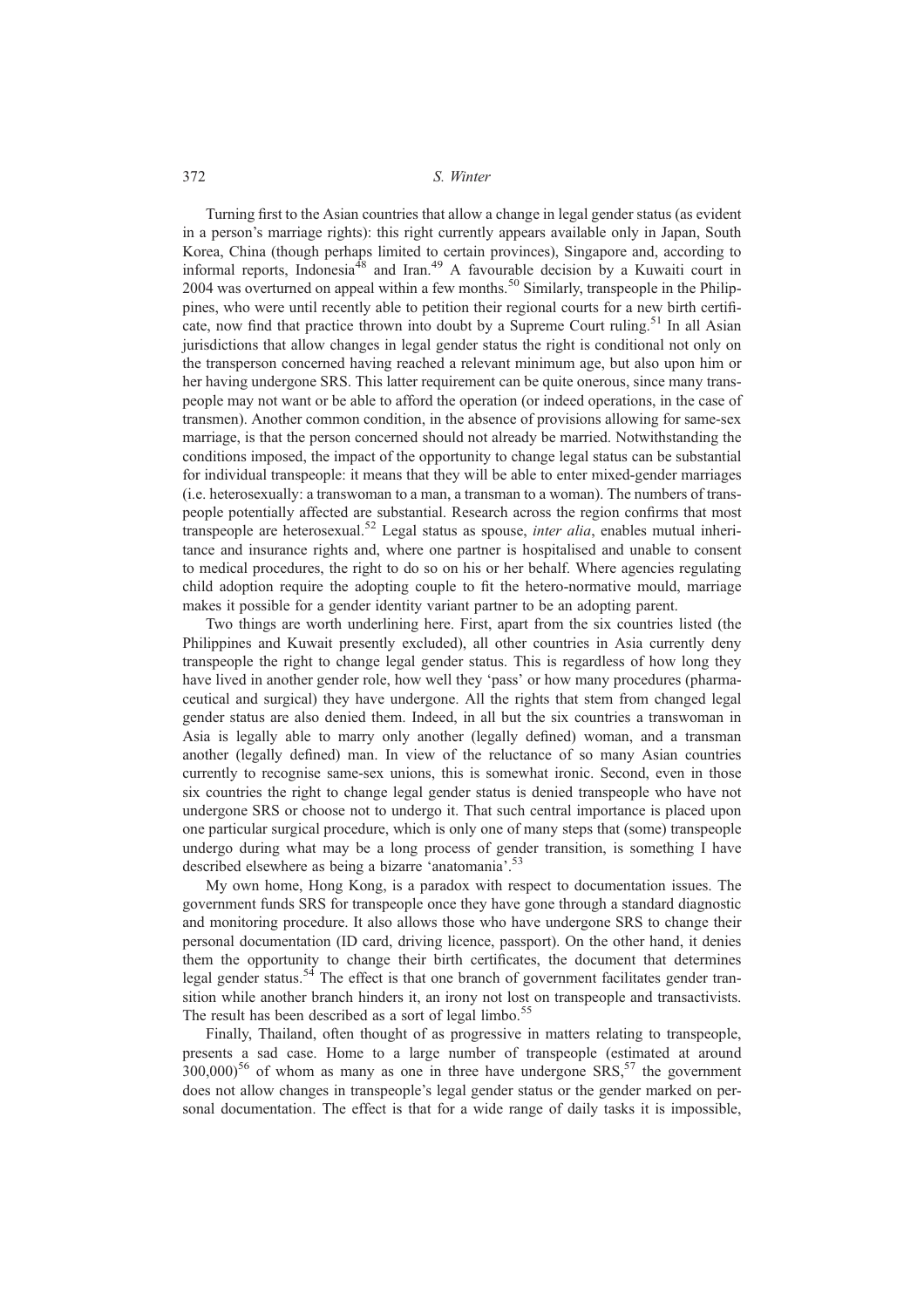regardless of ability otherwise to pass, for transpeople to maintain privacy in respect of their gender identity variance.

## Stealth issues

Healthcare issues outlined above – absence of information on hormones, dosages and side effects, absence of easy access to affordable quality surgery, and easy availability of substandard substitutes – all combine to reduce transpeople's ability to pass in informal social situations (as well as pose health risks). Documentation issues – absence of gender affirmative documentation carried about the person and to determine legal gender status – combine to reduce the ability to pass in more formal situations involving bureaucracies and the law. Figures from Thailand, the Philippines and Laos reveal how commonly transpeople are 'read', with five to eight out of every ten transwomen revealing that strangers know them to be transwomen 'most of the time' or 'all the time'.<sup>58</sup>

I do not suggest that living in stealth is the highest priority for all transpeople in Asia. Indeed, many appear quite comfortable with being recognised for who they are. Substantial numbers of transwomen in places such as Thailand, the Philippines and Laos claim that they prefer to be transwomen (rather than birth-assigned women) and that they would prefer to be transwomen in their next life (or in the case of Philippine society, which is predominantly Christian, if given a chance to start life again).<sup>59</sup> It seems highly unlikely that stealth is the highest priority for these individuals. Notwithstanding, for those who would prefer to live in stealth, health and documentation issues make life more difficult (indeed often render privacy impossible).

#### Transprejudice and discrimination

I have already noted the indications of transprejudice and discrimination in Asia. Unsympathetic health workers may act as a barrier to effective trans-healthcare, in turn reducing transpeople's chances to transition successfully, and therefore to retain privacy over their gender identity variance. Unsupportive government policies on documentation have a similar effect. Restrictive government policies on change in legal gender status impose limitations upon one's privacy as well as family life. Throughout Asia transprejudice runs far wider and deeper. It is often expressed in attitudes and beliefs that have the effect of stigmatising transpeople, and in discriminatory behaviours involving gender coercion, social and economic marginalisation and even actual violence. It is commonly found at all levels of society, and in all aspects of life (interpersonal and institutional).

Within the family, where across Asia harmony is highly valued,  $60$  transpeople often endeavour not to express their gender identity variance. Those who do express it may be rejected by their families, subjected to abuse and violence in their homes and/or thrown out from their homes. They may be taunted, ostracised and abused by peers at school and subjected to gender coercion by school authorities and drop out of education accordingly. Some, especially those drifting into the city with little education or few contacts, may find getting a job difficult. Driven to the fringes of society, living on the streets and on their wits, some (particularly transwomen) drift into sex work, where they risk harassment, abuse and violence. Gender identity variant sex workers are faced with a reality that is grim (even in comparison with the usual standards of sex work). Faced with pressures to take bar fines and have sex with customers, they are left vulnerable to risks arising from the unwillingness of many customers to use condoms, as well as the increased risk that comes from being the receptive participant in anal intercourse.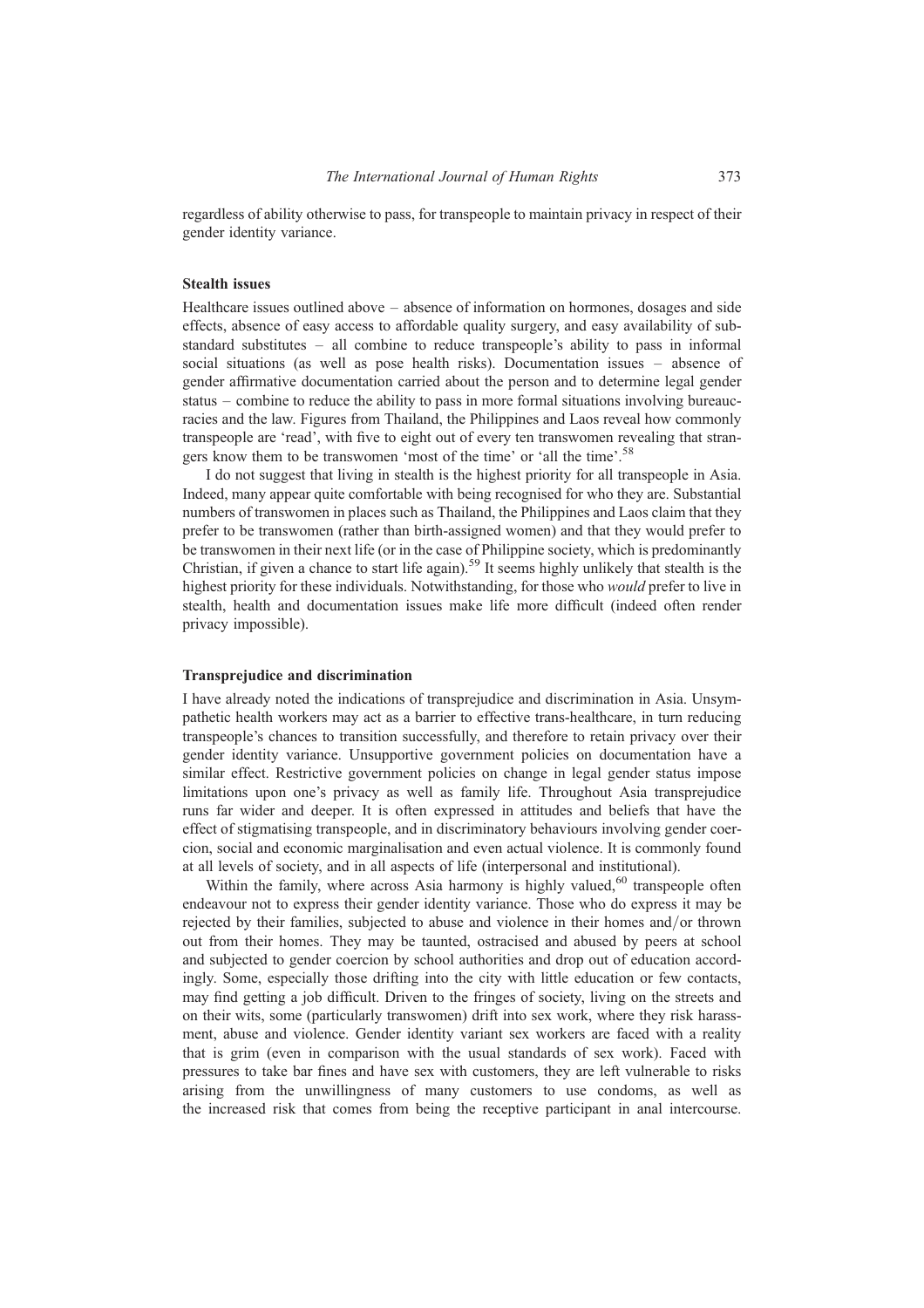For those working on the street, police harassment is an additional problem; one that serves to discourage the carrying of condoms and lubricant. Migrants from the countryside, often less educated and informed than their urban counterparts, may be particularly at risk. Drug and alcohol use, quite common among those involved in sex work, exacerbate the problem of unsafe sex. Impotence drugs used by customers add to the problem, raising the risk of anal abrasions. Government failure (or outright refusal) to enact anti-discrimination legislation on grounds of gender identity to protect transpeople puts them at risk of further marginalisation and the state at odds with its international obligations.<sup>61</sup> Laws against homosexuality, common across Asia, put heterosexual transpeople at risk of prosecution. Worst of all, in some societies the very government agencies that are charged with protecting the weakest fail to do so. Police abuse is common, is often systematic, is sometimes violent, and is in many places all of these (as the recent cases of Bangladesh,<sup>62</sup> Nepal<sup>63</sup> and Karnataka state in India have shown) $64$  and is often initiated or justified on the basis of ill-defined vagrancy and public decency laws that effectively criminalise cross-dressing.

Together with other researchers I recently undertook a detailed examination of transprejudice in Asia.<sup>65</sup> Our 30-item questionnaire examined attitudes and beliefs about transwomen and was completed by 841 undergraduate students in seven societies: five Asian (Hong Kong, the Philippines, Thailand, Singapore and Malaysia) and two Western (the United Kingdom and the United States). Transprejudice was evident in all seven. Although it is difficult to draw firm conclusions from cross-societal comparisons in this study, it is worth noting that the Malaysian and US samples (from Kedah and Arkansas, specifically) tied for the highest overall levels of transprejudice. Slightly lower levels were found in Hong Kong and Singapore, followed by Thailand and the Philippines. The UK sample (largely from London) expressed least transprejudice.

Transprejudice was most evident in those items that focused directly on transwomen's rights. The item 'transwomen should be allowed to marry men' provides a good illustration. Among Malaysian respondents 63% disagreed with the proposition (higher than the 50% found in the United States). Even among the otherwise comparatively accepting Filipinos, 53% of the respondents rejected that transwomen should be so enabled. The item 'transwomen should be allowed to work with children' provides another illustration. Among Malaysian respondents 33% disagreed with the proposition, as did 14% of Filipinos. On this matter Thais were most supportive of transpeople's rights, but even then 13% of the respondents disagreed that they should have the right to work with children. Transpeople in Asia intending to enter teaching (or even to apply for a place in training college) would take little comfort from these figures.

At this point it is worth considering a few societies in more detail, taking first Malaysia (a comparatively transprejudiced society) then Thailand and the Philippines (more transfriendly), then briefly reviewing six other (widely differing) societies (Hong Kong, Kuwait, Pakistan, Nepal, India and Bangladesh).

## A comparatively transprejudiced society: Malaysia

In our study of undergraduates' attitudes and beliefs about transwomen, we found many Malaysian participants who believed transwomen (maknyah) to be mentally disordered (49% of respondents), sexually perverted (46%), weak in character (46%), in some way unnatural  $(61\%)$  or displaying unstable personalities  $(72\%)$ . Few could accept a son becoming a transwoman (16%) or a friend becoming one (24%). Few believed that they should be allowed to marry men (18%, against the 63% who opposed), while 31% believed that they should be allowed to work with children (33% opposed).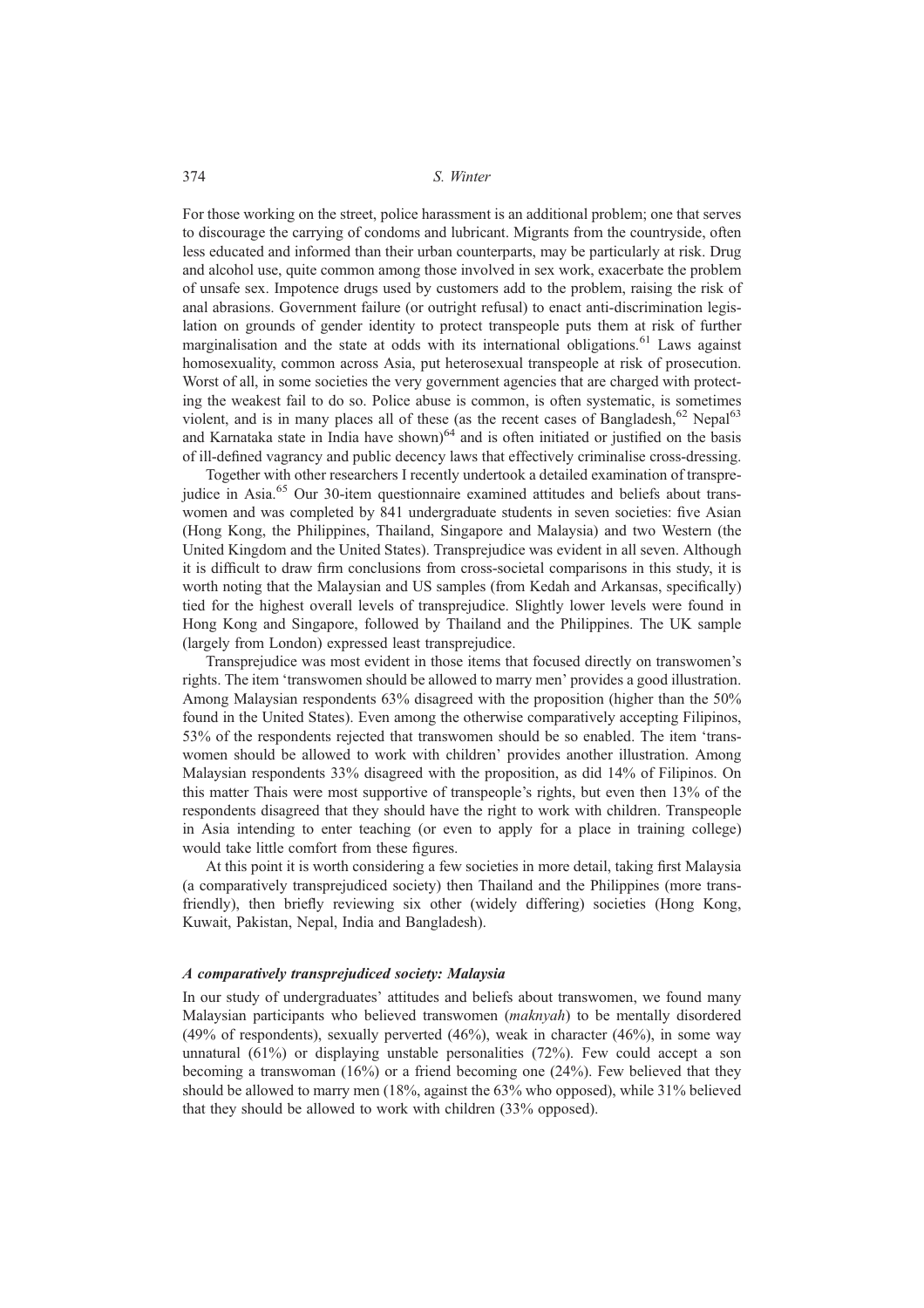The transprejudice evident in these responses is echoed throughout Malaysian society, leading to discrimination so systematic and encompassing that it merits the word 'oppression'; an oppression perpetrated by law-makers, bureaucrats and academics. Transpeople are unable to change their legal gender status (and for Muslim transpeople not even their ID cards). Indeed, the 1955 Minor Offences Act criminalises cross-dressing and has led to many arrests. A 1983 fatwa (religious edict) has reinforced the ban on cross-dressing and has banned SRS, at least for transpeople and surgeons who are Muslims.<sup>66</sup> The fatwa is somewhat difficult for an outsider to understand, in view of the liberal attitudes towards SRS in a much stricter Islamic society, Iran.<sup>67</sup> The subsequent absence of Muslim surgeons in this area has had an effect on all Malaysian transpeople, making SRS less easily available than hitherto. A group of academics recently published a book on the problem of 'effeminacy' in men, proposing ways of preventing it and stamping it out when it occurs.<sup>68</sup> Inspired by the same problematising stance on gender identity variance, politicians in one part of the country have proposed a programme of forced rehabilitation for 'cross-dressers'.<sup>69</sup> At least one marriage has been nullified after it was found, subsequent to the marriage, that one of the spouses was gender identity variant.<sup>70</sup>

Predictably, many transwomen report difficulties in obtaining employment. Teh reported that 62% encountered difficulties, adding that 54% of her sample were actively involved in sex work (although estimates elsewhere have been as high as  $65\%$ ).<sup>71</sup> Whether engaged in sex work or not, transwomen are harassed by the police and, if they are Muslims, the powerful Islamic Religious Authority. Many have been arrested and charged with indecent behaviour, the most common offence being cross-dressing. Those taken to police stations were often forced to strip and then to dress as male, a humiliating experience. Some reported being beaten.<sup>72</sup> In one particularly egregious case, the police were reported to have beaten a middle-aged transwoman (in full view of witnesses) on the grounds that she was cross-dressing in a public place, and then later sought the names of any persons visiting the victim in hospital. The incident prompted Amnesty International to issue a call for action.<sup>73</sup> Oppression at this level can be expected to have an impact on transpeople's mental health. Teh found that 14% of her sample had attempted suicide at least once. Intriguingly, the figure is lower than that those found in Thailand and the Philippines, a finding that may reflect the particularly negative view Islam takes towards suicide.<sup>74</sup>

## Two comparatively transfriendly societies: Thailand and the Philippines

Transprejudice is evident even in more transfriendly societies such as Thailand and the Philippines, where transwomen once enjoyed social status (often as spirit mediums or healers). In both countries nowadays family members commonly frown upon gender identity variance in their children. In a recent study around 21% of Thai transwomen (phuying kham phet) and 40% of Filipina transwomen (transpinay) reported paternal rejection when transitioning.<sup>75</sup> In the Philippines school authorities often put great pressure on gender identity variant students to conform, with some schools known to rate students on masculinity and then append the ratings to the school reports they send to the postsecondary colleges to which the students have applied. The ratings can sabotage a young gender identity variant student's entry to a college of choice.

In both countries transwomen encounter difficulties in obtaining employment, all the more because many of them are already well into gender transition by the time they try to do so. Like their Malaysian counterparts their chances of employment are undermined by the documentation they hold that records their birth-assigned gender regardless of their gender transition. The consequence is that many nowadays are employed outside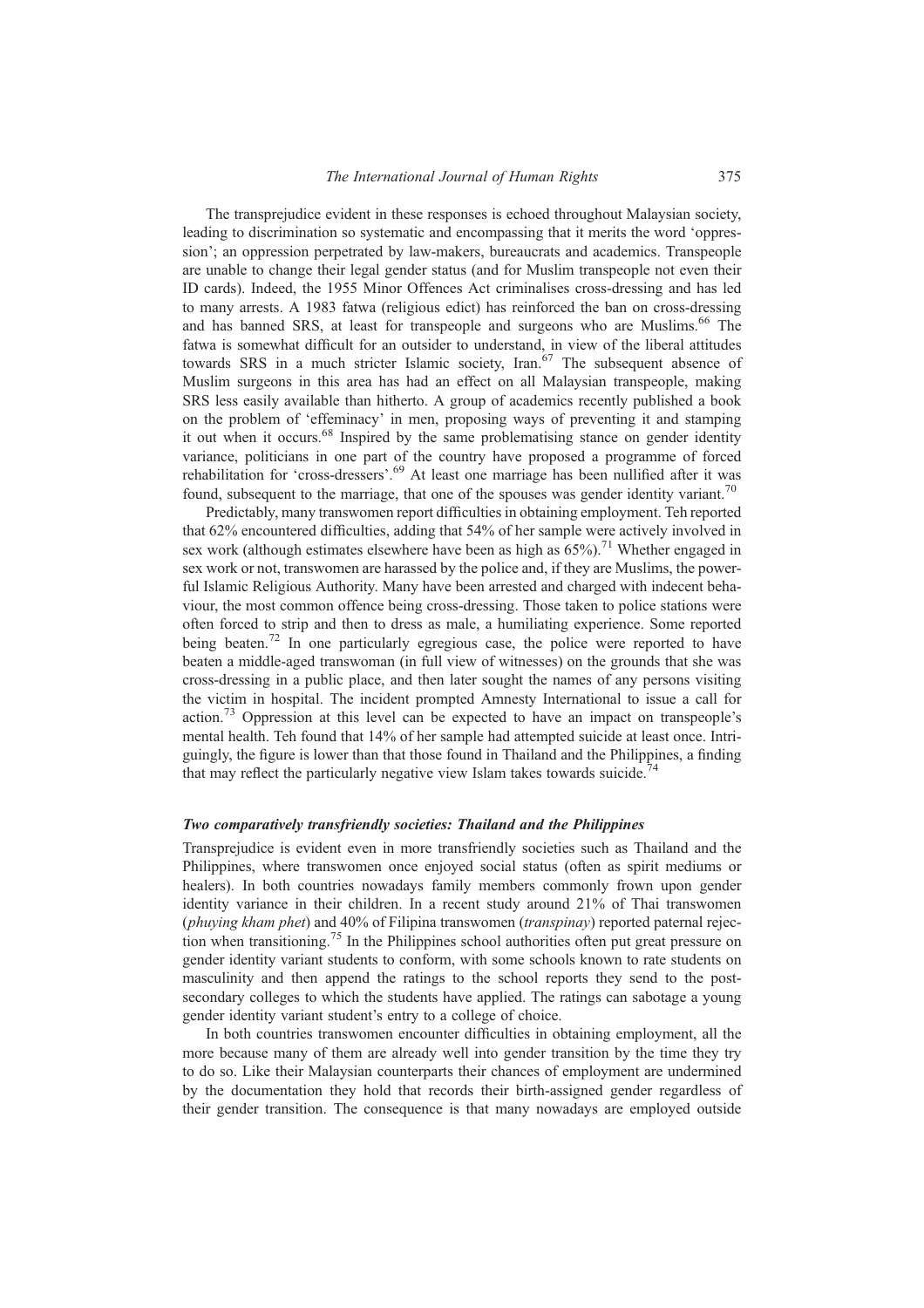mainstream employment in 'trans-ghetto' jobs. These include work as beauticians (for example, the Filipina salonistas), cabaret performers and entertainment and sex workers (in bars, on the Internet or on the street). Such difficulties extend to graduates from prestigious universities, many of whom are forced to conceal their gender identity variance during working hours (presenting as best they can as male: in effect 'in drag') and to revert to their female self afterwards.<sup>76</sup>

The Thai and Philippine governments provide no effective legal protection against discrimination on grounds of gender identity. Indeed, they actually perpetrate some of the most debilitating discrimination. As has been noted, Thai transpeople legally remain members of their birth-assigned gender regardless of how long or successfully they have presented in another gender or how much they have modified their bodies. Thai transpeople's ID cards (which, like all their compatriots, they are obliged to carry at all times) as well as school certificates and passports all present to employers, service providers and government officials a legal gender contrary to their gender presentation. Transwomen (being legally men) are summonsed at the age of 20 for military service (along with all other men of that age who have not already done military training at high school). Some, particularly those who have not undergone breast surgery, run the risk of being humiliated in a group physical examination. Those relieved of military service receive discharge papers (the so-called 'SorDor 43') denoting 'mental disorder'. They must produce their discharge papers when applying for any job. The documentary evidence that they have a 'mental disorder' is highly likely to deter any potential employer from offering them employment. The Thai military have announced that the phrase 'mental disorder' will be replaced in future with 'belonging to the third category'. It remains uncertain whether this will affect the many SorDor 43s issued in previous years.

Notwithstanding progress on the SorDor 43 issue and a recent move to amend the law on rape to include (legally) male victims, it is not surprising that 17% of Thai transwomen reported Thai society to generally reject transpeople.<sup> $77$ </sup> A recent study by Liselot Vink and myself found that many transwomen believed that their gender identity variance made them more susceptible to verbal abuse (14%), sexual harassment (15%), violence (16%) or being treated as sinful (20%), sexually perverted (22%) or sick (17%); made it more difficult to consult a doctor (10%) or receive proper treatment (9%); and made them generally more vulnerable to human rights abuse (15%). Around 22% reported having attempted suicide on one or more occasions.<sup>78</sup>

The situation in the Philippines seems more progressive, although there have been recent steps backward. Until recently a Filipino transperson who had undergone SRS, paid the legal costs, tolerated the public attention, waited the months or years involved and risked an unfavourable decision was able to petition a regional court for a new birth certificate. The only allowable grounds for such a change was that a mistake was made on the original certificate. The courts seemed ready in most cases to accept that one had been made. The costs involved in obtaining SRS (which, as noted earlier, are extremely high in the Philippines) and hiring a lawyer to represent oneself effectively made a change in legal gender status beyond the means of most transpeople. Worse still, the Attorney-General, in response to a family values backlash, mounted a successful appeal. The Supreme Court of the Philippines recently overturned a key decision favourable to a transgender person, leaving other favourable decisions at risk of being similarly overturned.<sup>79</sup> Not surprisingly, there is dismay in the gender identity variant community.<sup>80</sup> Thus, it is not surprising that 30% of Filipina transwomen feel that society generally rejects transpeople.<sup>81</sup> Winter and Vink found that many transwomen believed that their gender identity variance made them more susceptible to verbal abuse (29%), sexual harassment (35%),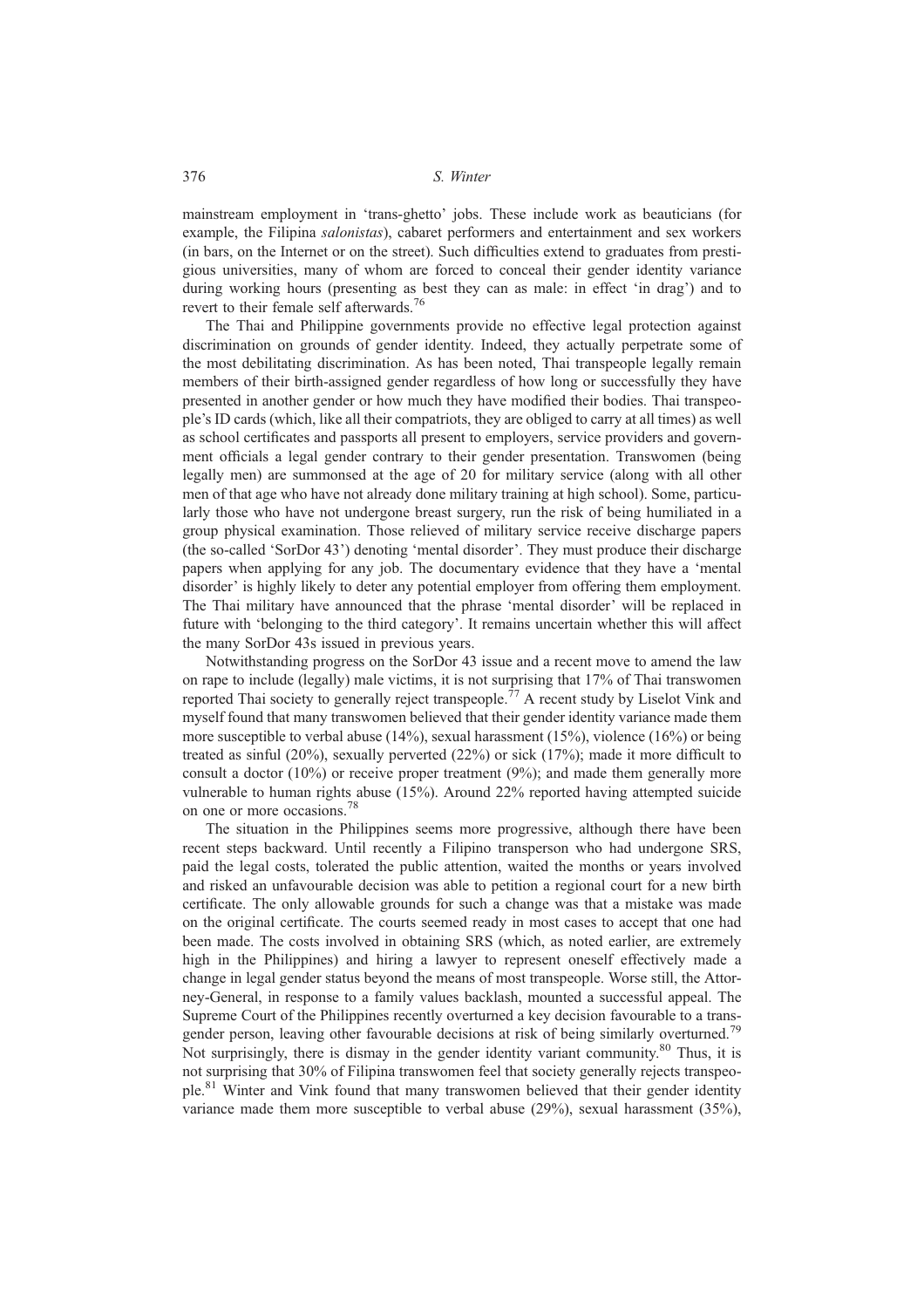violence (30%) or being treated as sinful (40%), sexually perverted (40%) or sick (46%); made it more difficult to consult a doctor (8%) or get the right treatment (5%); and made them generally more vulnerable to human rights abuse (15%). Around 16% reported having attempted suicide on one or more occasions.<sup>82</sup>

#### Six other societies

So much for Malaysia, Thailand and the Philippines (respectively, predominantly Islamic, Buddhist and Christian). We turn now to Hong Kong, a relatively secular society that portrays itself as progressive and liberal (under the official banner of 'Asia's world city'). Transpeople encounter rejection within the family and beyond, and find it difficult to obtain employment. In the local language (Cantonese) they are often called *yan yiu* ('human monsters'), although more moderate alternatives exist. The media, sensationalistic when covering transgender issues, employ the word *yan yiu* with little compunction. In 2008 I and others made a complaint to the Broadcasting Authority regarding a television programme that used the phrase around 20 times within ten minutes. The basis of our complaint was the word's inherent offensiveness. The Authority rejected our complaint as unfounded. In 2003 a magazine reporter stalked a transwomen through an Internet chat room, discovered the place where she worked (a beauty salon), took photos of her at work and ran a sensationalist pictorial on her (headed 'The man who wears a bra'). She lost her job. The following year she committed suicide.<sup>83</sup>

The Hong Kong government adopts an ambivalent stance towards transpeople. While the Hospital Authority subsidises SRS, the Security Bureau dismisses requests (even after SRS) for change in legal gender status. The government thus facilitates medical transition but prohibits legal transition. It has also continued to forestall any legislation that would protect transpeople, alongside members of other sexual minorities, against discrimination and harassment.

In less progressive Asian societies conditions are even tougher: Kuwait, Pakistan, Nepal, India and Bangladesh illustrate the point. In Kuwait, 14 transpeople were arrested within the space of a few weeks for cross-dressing (specifically, on the grounds that they were violating a law that criminalised 'impersonation of the other sex' and set custodial sentences of up to one year). They were reportedly abused both psychologically and physically by police officers while detained. $84$  As noted earlier, a Kuwaiti court ruling that allowed a transwoman (who had undergone SRS in another country) to change her legal gender status was recently overturned on appeal.<sup>85</sup> In Pakistan a newly married couple were separated, charged, found guilty and incarcerated, on the grounds that the groom (who it turned out is a post-op transman and was known to be one by his bride) had lied by presenting as a man at the wedding. In any case, it was alleged, the SRS he had undergone was not done properly.<sup>86</sup> In Nepal transwomen (*meti*) have been mocked, threatened, chased, arbitarily detained, stripped, raped and/or assaulted (in some cases almost to the point of death) by the police in a series of incidents described by some human rights activists as a programme of 'sexual cleansing'.<sup>87</sup> In India, a 2003 report detailed widespread violations against the *hiira* and *kothi* in the state of Karnataka in southern India. The incidents encompassed harassment at home as well as police harassment, entrapment and abuse including rape.<sup>88</sup> In Bangladesh abuses of this sort appear widespread, involving not only the police but also mastans (violent gang members acting as musclemen for political parties in exchange for the parties' tolerance of their racketeering and other criminal activities).<sup>89</sup>

In short, transprejudice is widespread across Asia, leading to discriminatory behaviours at both interpersonal and institutional levels, in turn leading to limitations on opportunities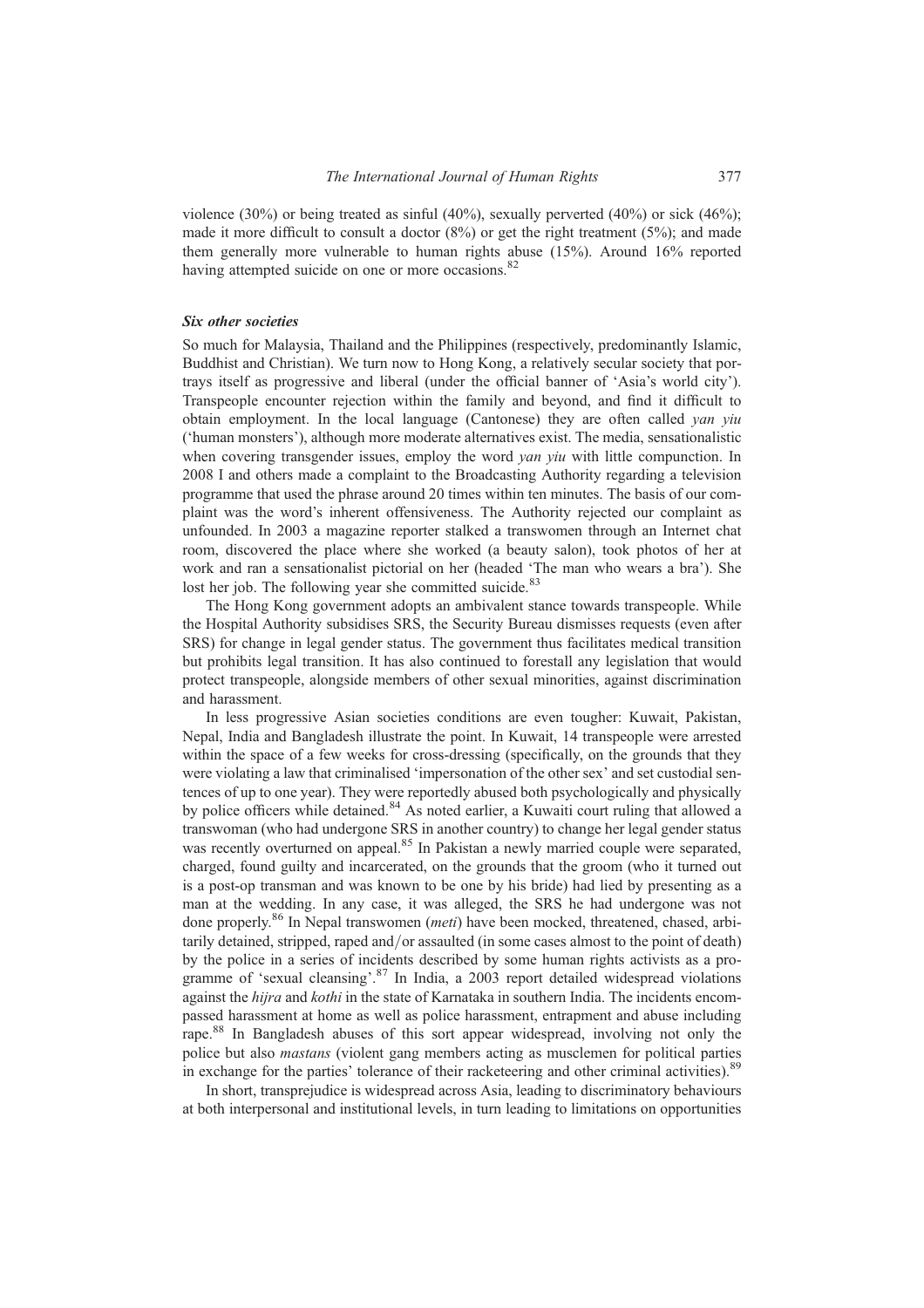and to social and economic marginalisation, even exclusion. Discrimination is sometimes so debilitating and systematic that it merits the word 'oppression'. Gender-coercive schools deprive transpeople of education directed at the full development of their personality; unwilling employers deprive them of opportunities to work and to have an adequate standard of living; governments deprive them of privacy as well as family life, and effective protection against discrimination and harassment. Transpeople are consequently put at risk of poor mental and physical health. In extremis, oppression can be so severe that it leads to de facto deprivation of the right to life. All these represent a barrier to one's exercise of freedom of expression, including gender expression, enshrined in various international human rights treaties which roughly half of Asian governments have ratified or acceded to. In some jurisdictions many of these rights and freedoms are also enshrined in domestic law (such as, in the case of Hong Kong, through the Hong Kong Bill of Rights Ordinance<sup>90</sup>).

The way forward for transpeople in Asia is not easy. Strategies include local organising as well as alliances among transgender rights groups and with other local and international human rights lobbies, and campaigns pressuring governments not only to promote public education about transpeople and their rights but also to more directly effect their rights such as by changing their legal status and legislating against discrimination and harassment on grounds of gender identity. The 'any other status' clause in various international human rights treaties should be extended to transpeople. Beyond this, education is necessary in the family and at school (places where transpeople first encounter transprejudice) but also in the workplace and wider society. In this respect, legislation serves as the most powerful educational tool. Finally, it is essential that action be taken in the world of medicine – specifically psychiatry. It is to this point that I now turn.

## The role of psychiatry in fuelling transprejudice

Gender identity variance is widely viewed in Western countries as symptomatic of a mental disorder, and transpeople as mentally ill. The Diagnostic and Statistical Manual (DSM-IV) published by the American Psychiatric Association describes their condition as 'gender identity disorder'. ICD-10, the manual published by the World Health Organisation, describes it as 'transsexualism'.

The diagnoses, and their underlying rationale, have become increasingly controversial.<sup>91</sup> Criticisms have been laid on the technical aspects of the diagnostic process, including diagnostic criteria, information upon which clinicians make a diagnosis and the absence of an 'exit clause' by which transpeople (once transitioned) may be free of a diagnosis. More fundamental criticisms have focused on the nature and consequences of pathologisation, including the idea that pathologisation is a tool of social control, stemming from restrictive ideologies of sex, gender and sexuality; perpetuates an essentialism that sees the transwoman as a man and the transman as a woman, undermining a person's gender self-identification; encourages ethically questionable 'reparative' treatment while undermining the legitimacy of effective medical procedures that enhance transpeople's lives; and contributes to unfavourable court decisions for transpeople. It has also been argued that gender identity variance in itself involves no pathology, any mental disturbance experienced by transpeople being the result of intolerance and stigma, and that pathologisation merely exacerbates intolerance and stigma and does so more than many other psychiatric diagnoses because it involves pathologisation of one's identity. These last criticisms suggest that, in a gender identity variant person, pathologisation may bring about pathology.

Psychiatry is Western dominated. Across Asia psychiatrists are connected with developments in psychiatry through organisations such as the Washington-based American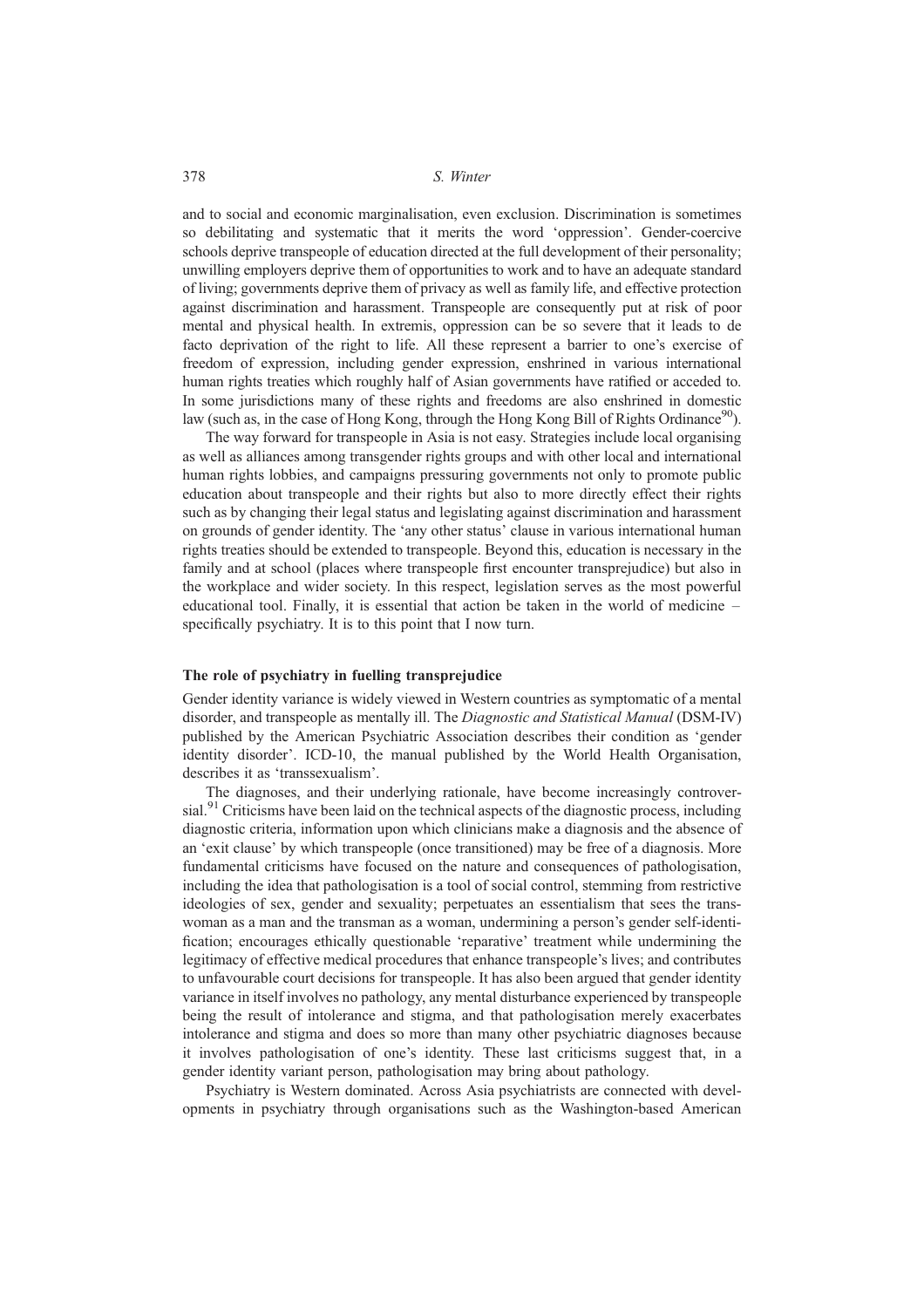Psychiatric Association and the Geneva-based World Psychiatric Association.<sup>92</sup> Thus, it is inevitable that psychiatric orthodoxy on gender identity variance will undermine longstanding local views of gender identity variance as an aspect of human diversity rather than a mental disorder.

In a seven-society study of attitudes and beliefs regarding transwomen we conducted a factor analysis on the pooled data. <sup>93</sup> This was to identify the core attitudes and beliefs underlying our data. Five factors were identified, namely, the belief that transwomen suffered from a mental disorder; the belief that transwomen were not women, should not be treated as such and should not be afforded their rights; rejection of social contact with transwomen in a range of situations, including among family members and teachers; rejection of social contact with transwomen within one's peer group; and, finally, the belief that transwomen were sexually motivated to do what they do, were promiscuous and engaged in sexually deviant behaviour. Together, the five factors accounted for 51% of variance.

Importantly, these factors were inter-correlated. Strong and consistent across the seven countries were links between, on one hand, the belief that transwomen suffered from a mental disorder and, on the other hand, refusal to regard or treat them as women or to afford them rights as women (with a correlation coefficient of 0.55) as well as unwillingness to accept the idea of any social contact with them, either within the family (with a correlation coefficient of 0.50) or among peers (with a correlation co-efficient of 0.64). These correlations were statistically highly significant, suggesting that they were extremely unlikely to be due to chance. They raised the possibility that the view of gender identity variance as mental disorder may support and encourage key transprejudicial attitudes.

This possibility is worrying. As has been discussed, transprejudice and discrimination impair mental health and well-being. If pathologisation of transpeople (on the basis of their gender identity variance) reinforces and perpetuates transprejudice, then the result is a selffulfilling prophecy in which transpeople, regarded by others as mentally disordered, do indeed encounter mental health problems, but largely, perhaps only, as a result of being so regarded. When I have expressed this concern elsewhere,  $94$  I have been accused of overstating or oversimplifying the case. My answer is that, in my experience, transpeople whose gender identity variance has been accepted by significant others within and outside the family are generally well-adjusted individuals, free from any distress or disability associated with their self-identification. It therefore seems to me that there may be no 'gender identity disorder', except the inability or unwillingness of transprejudiced people to accept transpeople. True, psychiatric diagnosis has offered transpeople in some more affluent parts of the world the hope or expectation of subsidised gender healthcare. My fear is that many transpeople in Asia, with different priorities and other health needs, are paying the price.<sup>95</sup>

## Concluding thoughts

In this paper I have described the difficulties transpeople in Asia encounter regarding their gender healthcare needs and gender-identifying documentation and argued that such difficulties reduce these people's ability to make a successful gender transition and (if they wish) to live in stealth. Consequently, transpeople are left especially vulnerable to any transprejudice and discrimination in their societies. I have presented evidence suggesting that transprejudice and discrimination of varying sorts and degrees is evident in all Asian societies. Across Asia transprejudice is prompted or supported by the belief that transpeople are mentally ill. Given the impact that prejudice is known to have upon minority group individuals' mental health and well-being, a self-fulfilling prophecy may be at work.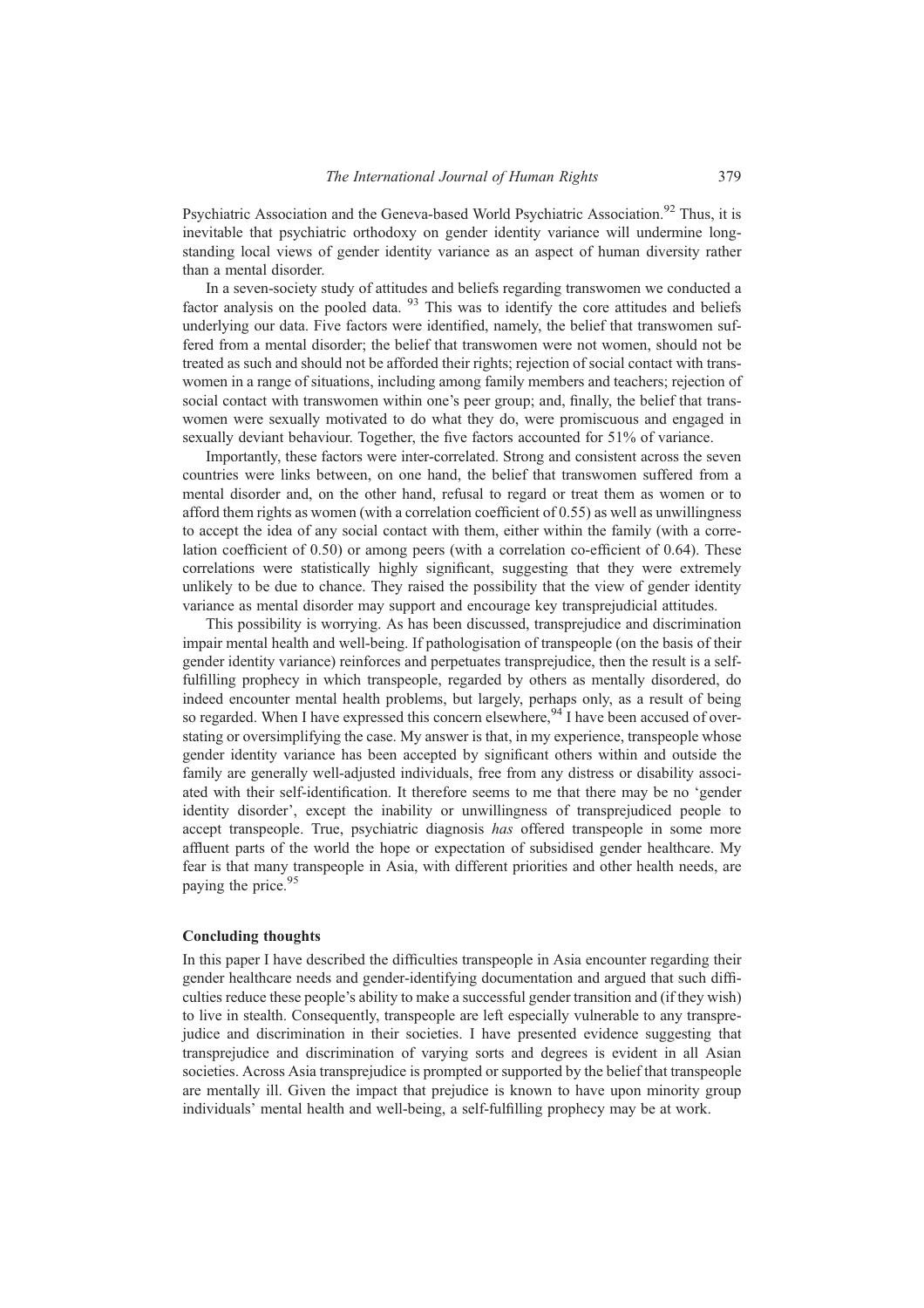I do not suggest that every person in Asia reads psychiatric diagnostic manuals – there is no such need. Psychiatric thinking percolates into mainstream society in many ways, especially through the media. There are other vehicles for dissemination. For example, we have seen how in Thailand many transpeople are designated 'mentally disordered' when relieved of military service and how their SorDor 43 discharge papers depict to all potential employers their 'mentally disordered' status.

Nor do I suggest that transprejudice arises solely out of the 'mental disorder' view of transpeople or that it would wane overnight if gender identity variance were de-pathologised. Religion sometimes supports transprejudice; for example the Roman Catholic and other church faiths in the Philippines teach that androphilic transwomen are homosexual (and therefore sinful) men, and Muslim clerics in Malaysia teach that transpeople are un-Islamic. Indeed, if the history of homosexuality is anything to go by, de-pathologisation may only lead to a reinvigoration of the inclination of the religious right (Christian or Islamic) to portray transpeople as sinful. Rather, pathologisation is one factor that prompts and supports transprejudice. It is, in my view, a notion that is scientifically bankrupt, and socially disastrous for the gender identity variant person.

De-pathologisation may not erase overnight the stigma that transpeople are mentally ill; there remain to this day those who regard homosexuals as mentally disordered more than 30 years after the American Psychiatric Association removed homosexuality from its Diagnostic and Statistical Manual. But de-pathologisation is a start. With the Association gearing up to produce a fifth revision of its manual in the next few years, it is time to proclaim, more loudly than ever, that transpeople represent human diversity rather than defect and that the world is richer for their presence. This is more than an American affair. In my view, this is a matter of human rights central to the lives of transpeople worldwide, including the lives of transpeople in Asia.

#### **Notes**

- 1. This paper draws on nine years of communications with many transpeople in Asia (including activists for transpeople's rights), and from more formal research work (my own, my students' and that of my collaborators associated with the TransgenderASIA Centre). My own most recent work has been to collect autobiographies (oral and written, delivered in English or translated from local languages into English) of transpeople as part of the 'Trans Lives: Asian Voices' project funded by the University of Hong Kong.
- 2. The TransgenderASIA Centre publishes a bibliography of relevant English-language materials drawn from the humanities and social sciences: http://web.hku.hk/~transgenderASIA/ index.htm (last accessed at 1 December 2008).
- 3. Stephen Whittle, Lewis Turner and Maryam Al-Alami, 'Engendered Penalties: Transgender and Transsexual People's Experiences of Inequality and Discrimination', 2007, http:// archive.thecabinetoffice.gov.uk/equalitiesreview/upload/assets/www.theequalitiesreview.org. uk/transgender.pdf (accessed 14 October 2008).
- 4. Stephen Whittle, Respect and Equality: Transsexual and Transgender Rights (London: Cavendish, 2002).
- 5. There are a startling variety of names, with several sometimes available in just one language. Examples for 'transwomen' include: kathoey (Thailand, Laos), pumia, pumae, phet tee sam; sao, phuying praphet song (Thailand); acault (Myanmar/Burma); bayot, bayog, babyalan, asog, bantut, bakla, binabae (the Philippines); maknyah (Malaysia); waria (throughout Indonesia); banci (old Batavia); calabai (Bugis); kedie (Java and Bali); kawekawe (Makassar and Bugis); wandu (Java); yen yiu (China); yirka-la-ul-va-irgin, ne-uchica (northern Siberia); khanith and xanith (Oman); hijra and kothi (India); chokka and meti (Nepal); aravani (Tamil Nadu); khusra and zanana (Pakistan); donme (Turkey); and ah kua (Singapore). Many of these terms are imprecise and (at least as used nowadays) demeaning, and are thus often ill-suited to the tasks of rights activism on behalf of the communities concerned. Consequently,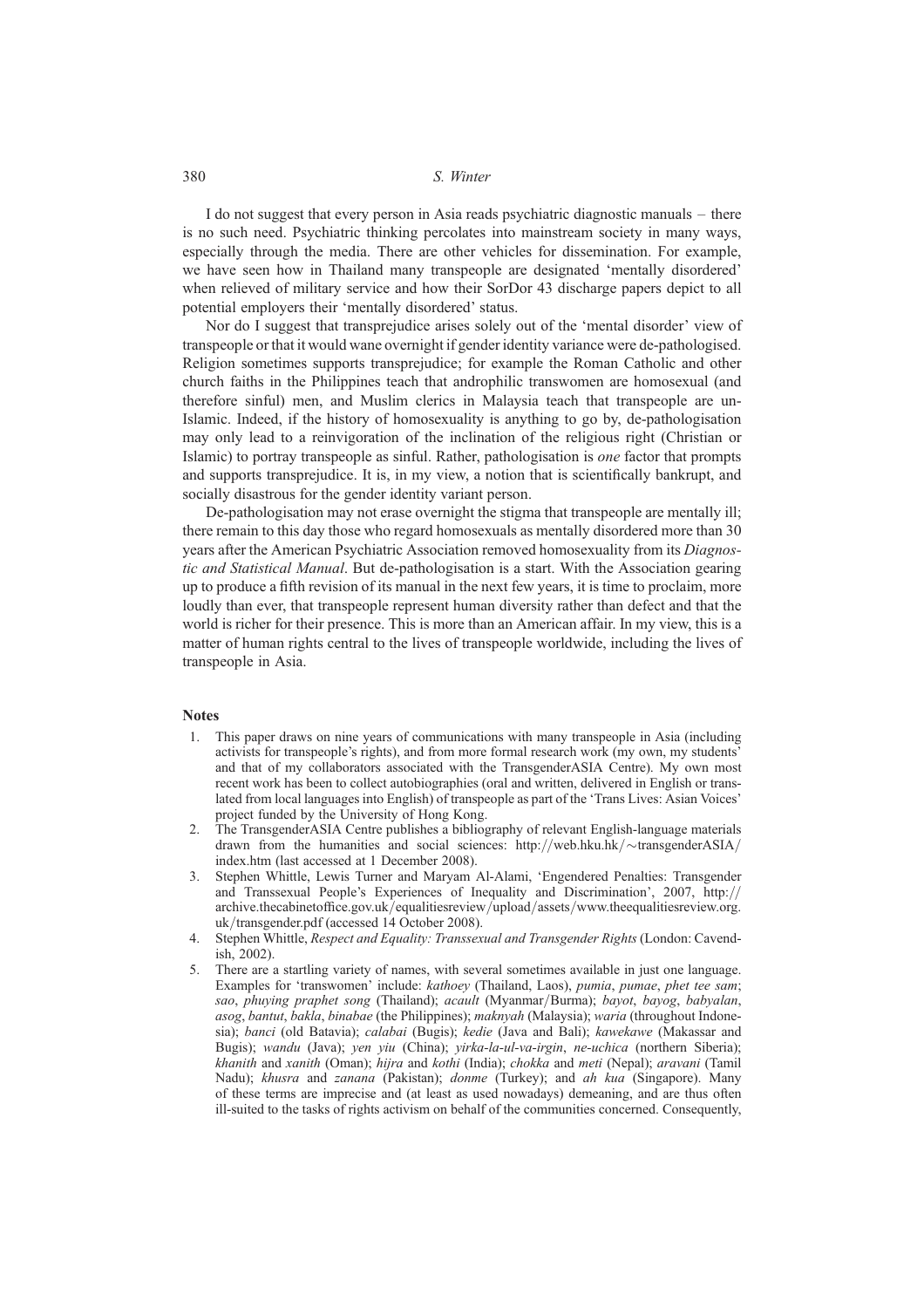some rights groups have started to construct their own vocabulary of gender identity variance. Filipino transactivists have introduced the Tagalog-English compound terms babaeng (or lalaki) transgender for transgender woman or man (Sass Rogando-Sasot, email communication with author, 3 July 2007), and more recently *transpinay* and *transpinoy*, literally 'trans Filipino woman' and 'man', respectively (Society for Transsexual Women of the Philippines, press release, 4 May 2008). In Thailand activists have recently introduced the terms khon (or phuying, phuchaai) khaam phet ('a person/woman/man who has crossed sex'), khon (or phuying, phuchaai) plaeng phet ('a person/woman/man who has changed sex') (Krisana Mamanee, Nada Chaiyavit and Prempreeda Pramoj Na Ayutthaya, email communications with author, 5 May 2008, 16 May 2008 and 26 November 2008, respectively). Attempts to construct a vocabulary that conveys both dignity and precision may be an essential first step for transpeople to achieve recognition as a distinct community able to promote its members' interests and press for their rights.

- 6. See, e.g., Jay Harcourt, 'Current Issues in Lesbian, Gay, Bisexual, and Transgender (LGBT) Health: Introduction', Journal of Homosexuality 51, no. 1 (2006): 1; Arnold H. Grossman and Anthony R. D'Augelli, 'Transgender Youth: Invisible and Vulnerable', Journal of Homosexuality 51, no. 1 (2006): 111; Kristen Clements-Nolle, Rani Marx, Robert Guzman and Mitchell Katz, 'HIV Prevalence, Risk Behaviors, Health Care Use, and Mental Health Status of Transgender Persons: Implications for Public Health Intervention', American Journal of Public Health 91 (2001): 915.
- 7. See, e.g., Eric R. Wright and Brea L. Perry, 'Sexual Identity Distress, Social Support, and the Health of Gay, Lesbian and Bisexual Youth', Journal of Homosexuality 51, no. 1 (2006): 81; Ilan H. Meyer and Laura Dean, 'Patterns of Sexual-Behavior and Risk-Taking among Young New-York-City Gay Men', AIDS Education and Prevention 7, no. 5 (1995): 13; Jeanne Abelson et al., 'Factors Associated with Feeling Suicidal: The Role of Sexual Identity', Journal of Homosexuality 51, no. 1 (2006): 59.
- 8. See http://www.gender.org/remember/ (accessed 1 December 2008).
- 9. See, e.g., Wing Foo Tsoi, 'Male and Female Transsexuals: A Comparison', Singapore Medical Journal 33, no. 2 (1992): 182; Jody Norton, '"Brain Says You're a Girl, but I Think You're a Sissy Boy": Cultural Origins of Transphobia', International Journal of Sexuality and Gender Studies 2, no. 2 (1997): 139; Darryl Hill and Brian Willoughby, 'The Development and Validation of the Genderism and Transphobia Scale', Sex Roles 53, nos 7–8 (2005): 531.
- 10. George Weinberg, Society and the Healthy Homosexual (New York: St Martin's Press, 1972), 4.
- 11. Mark King, Sam Winter and Beverley Webster, 'Contact Reduces Transprejudice: A Study on Attitudes towards Transgenderism and Transgender Civil Rights in Hong Kong', International Journal of Sexual Health 22, no. 1 (2009): 17–34.
- 12. See, e.g., Whittle et al. 'Engendered Penalties'; Ontario Human Rights Commission, 'Policy on Discrimination and Harassment because of Gender Identity', http://www.ohrc.on.ca/en/ resources/Policies/PolicyGenderIdent/pdf (accessed 29 April 2008); International Conference on Transgender Law and Employment Policy, 'The International Bill of Gender Rights', http:// www.pfc.org.uk/node/275/print (accessed 24 April 2008); International Lesbian and Gay Association/Europe, 'Transgender Working Party Platform', http://www.ilga-europe.org/ europe/notice\_board/resources/transgender\_working\_party\_platform (accessed 29 April 2008); Murray Couch et al., Transnation: A Report on the Health and Wellbeing of Transgendered People in Australia and New Zealand (Melbourne: Australian Research Centre in Sex, Health and Society, La Trobe University, 2007); Anti-Discrimination Board of New South Wales. Transgender Discrimination', http://www.lawlink.nsw.gov.au/lawlink/adb/ Wales, 'Transgender Discrimination', http://www.lawlink.nsw.gov.au/lawlink/adb/ ll\_adb.nsf/pages/adb\_transgender (accessed 29 April 2008).
- 13. See Eric Heinze, 'Sexual Orientation and International Law: A Study in the Manufacture of Cross-Cultural "Sensitivity"', Michigan Journal of International Law 22 (2001): 283.
- 14. Article 2 of the International Covenant on Civil and Political Rights states that '[e]ach State Party to the present Covenant undertakes to respect and to ensure to all individuals within its territory and subject to its jurisdiction the rights recognised in the present Covenant, without distinction of any kind, such as race, colour, sex, language, religion, political or other opinion, national or social origin, property, birth or other status'. Article 2 of the International Covenant on Economic, Social and Cultural Rights contains very similar wording, although Yvonne Klerk argues that it requires enforcement that is even more immediate than under the International Covenant on Civil and Political Rights: 'Working Paper on Article 2(2) and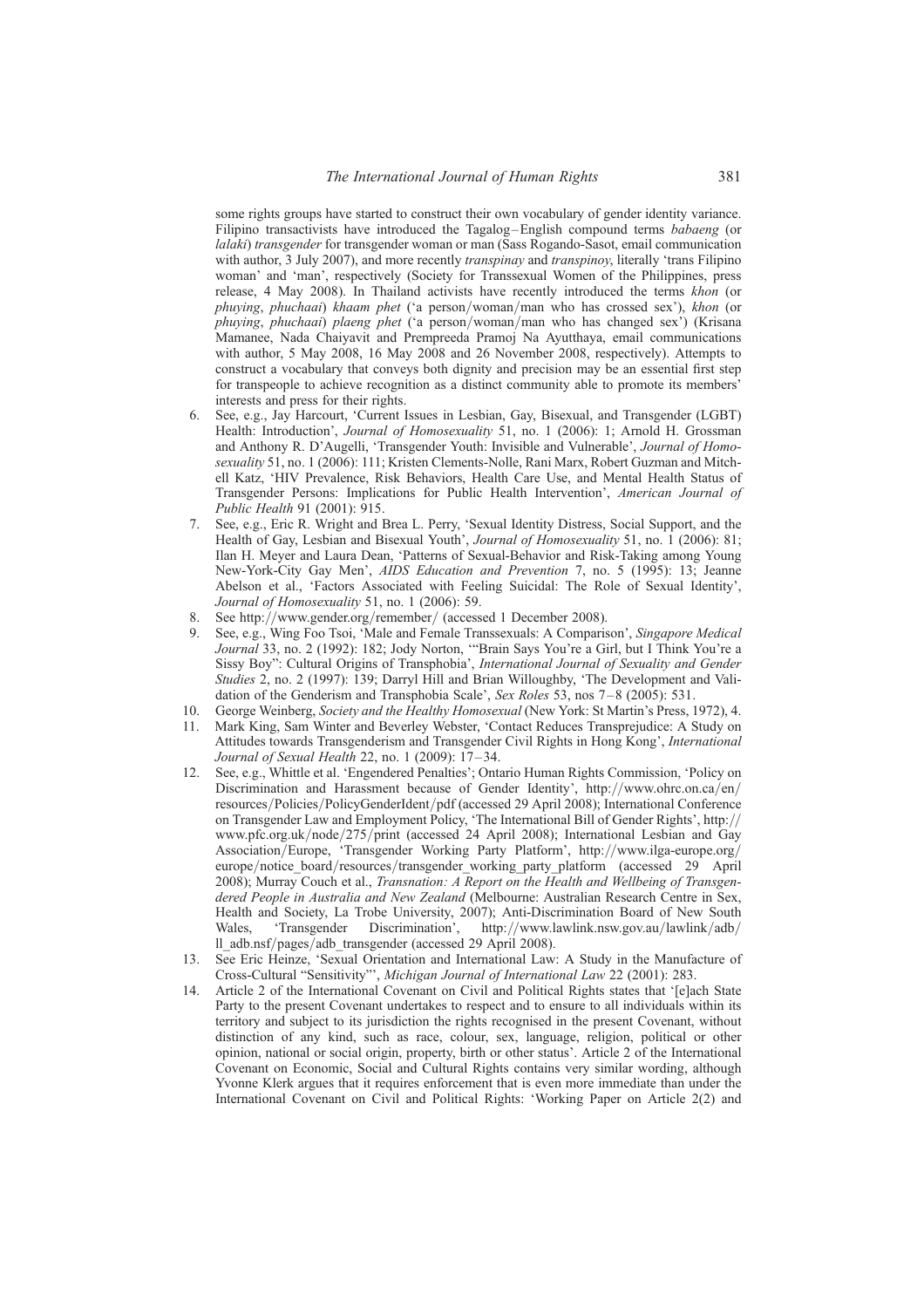Article 3 of the International Covenant on Economic, Social and Cultural Rights', Human Rights Quarterly 9 (1987): 250, 260. Article 26 of the International Covenant on Civil and Political Rights states that '[a]ll persons are equal before the law and are entitled without any discrimination to the equal protection of the law. In this respect, the law shall prohibit any discrimination and guarantee to all persons equal and effective protection against discrimination on any ground such as race, colour, sex, language, religion, political or other opinion, national of social origin, property birth or other status'; see, in particular, the views of the United Nations Human Rights Committee in Toonen v. Australia, 1(3) IHRR 97 (1994); Young v. Australia, United Nations Human Rights Committee, Communication No. 941/2000, CCPR/C/78/D/ 941/2000, 6 August 2003 (cf., however, Joslin v. New Zealand, United Nations Human Rights Committee, Communication No. 902/1999, CCPR/C/75/D/902/1999, 17 July 2002). 15. Southeast Asia is interesting in this respect. Michael Peletz, in 'Transgenderism and Gender Pluralism in Southeast Asia since Early Modern Times', Current Anthropology 47, no. 2 (2006): 309, argues that 'gender pluralism' was evident across the region in pre-modern times. Gender variant individuals enjoyed legitimacy, even social status. Peletz remarks that gender pluralism has waned in more modern times, though remnants are still evident. It is true that even nowadays sex, gender and sexual preference and behaviour (and their interrelationships) are perceived across the region in a way unfamiliar even in other parts of Asia. The conceptual division between 'sex' and 'gender' provides an example. In Thailand and the Philippines, there is one word for both (phet and kasarian, respectively), a situation similar to that in pre-twentieth-century Europe; for more detail of the increased use of 'gender' in Western countries, see David Haig, 'The Inexorable Rise of Gender and the Decline of Sex: Social Change in Academic Titles, 1945–2001', Archives of Sexual Behavior 33, no. 2 (2004): 87. The absence of any convenient vocabulary for distinguishing between sex and gender can sometimes confuse any sensible debate on the rights of transpeople. Scholars and activists across Asia nowadays find it sometimes necessary to invent terms to distinguish the two (for example the recently developed terms phet phawa, phet saphap and phet saphawa [all meaning 'sex condition/status' in Thail: Peter Jackson, email communication with author, 5 November 2008). Furthermore, some Asian cultures seem (from a Western point of view) to conflate sex/gender with sexual preference and behaviour. In Thailand, for example, a person's status as a man or a woman may be defined not so much by his or her biology (genital anatomy), but more in terms of what he/she does with it, and with whom he/she does it. Simply put, the act of being penetrated connotes femininity. The corollary is that the act of penetrating connotes maleness. A man who penetrates other men does so without undermining his claim to maleness, especially if he also penetrates birth-assigned women. Indeed he can even enhance his status as a male by letting it be known that he penetrates both men and women: Preempreeda Pramoj na Ayutthaya, 'Sexual Fluidity within Bisexuality in Thailand', paper presented at 10th International Conference of Thai Studies, Bangkok, 9–11 January 2008. In contrast, the biological man who is habitually penetrated by other men forfeits his claim to maleness, since he has abandoned the orthodox male sexual role. The male-identifying gay 'bottom' here becomes the emasculated man. Defined as other than a 'real man', it is understood that he may adopt a generalised non-male social role, as a member of a third gender (*phet thee sam*) or as a woman of the second kind (*phuying praphet song*), identifying as such (or even identifying as phuying jing, a 'real woman'). See also Serena Nanda's discussion of multiple genders in Indian culture in 'Hijra and Sadhin: Neither Man nor Woman in India', in Gender Diversity: Cross-Cultural Variations, ed. Serena Nanda (Long Grove, IL: Waveland Press, 2000), 27. Finally, it is common in Western countries to conceptualise sex and gender as fixed, transwomen for example often claiming that throughout their lives they have possessed a feminine essence (for example as a 'woman of transgender experience', etc.). Once a gender transition has been made, it is rare for steps taken to be retraced (i.e. gender reversion). However, in some Asian cultures it is relatively common to see this sort of thing take place: a birth-assigned male who once identified and presented as female may later reclaim presentation as male. Some may choose this gender reversion freely. Others are pressed to do so by the daily difficulties of leading a translife. In recent Thai, Lao and Philippine studies we found that 11%, 13% and 21% of our participant transwomen, respectively, anticipated presenting as men by the time they were 50 years old. For detail on these studies, see Sam Winter, 'Thai Transgenders in Focus: Demographics, Transitions and Identities', International Journal of Transgenderism 9, no. 1 (2006): 15; Sam Winter and Serge Doussantousse, 'Gender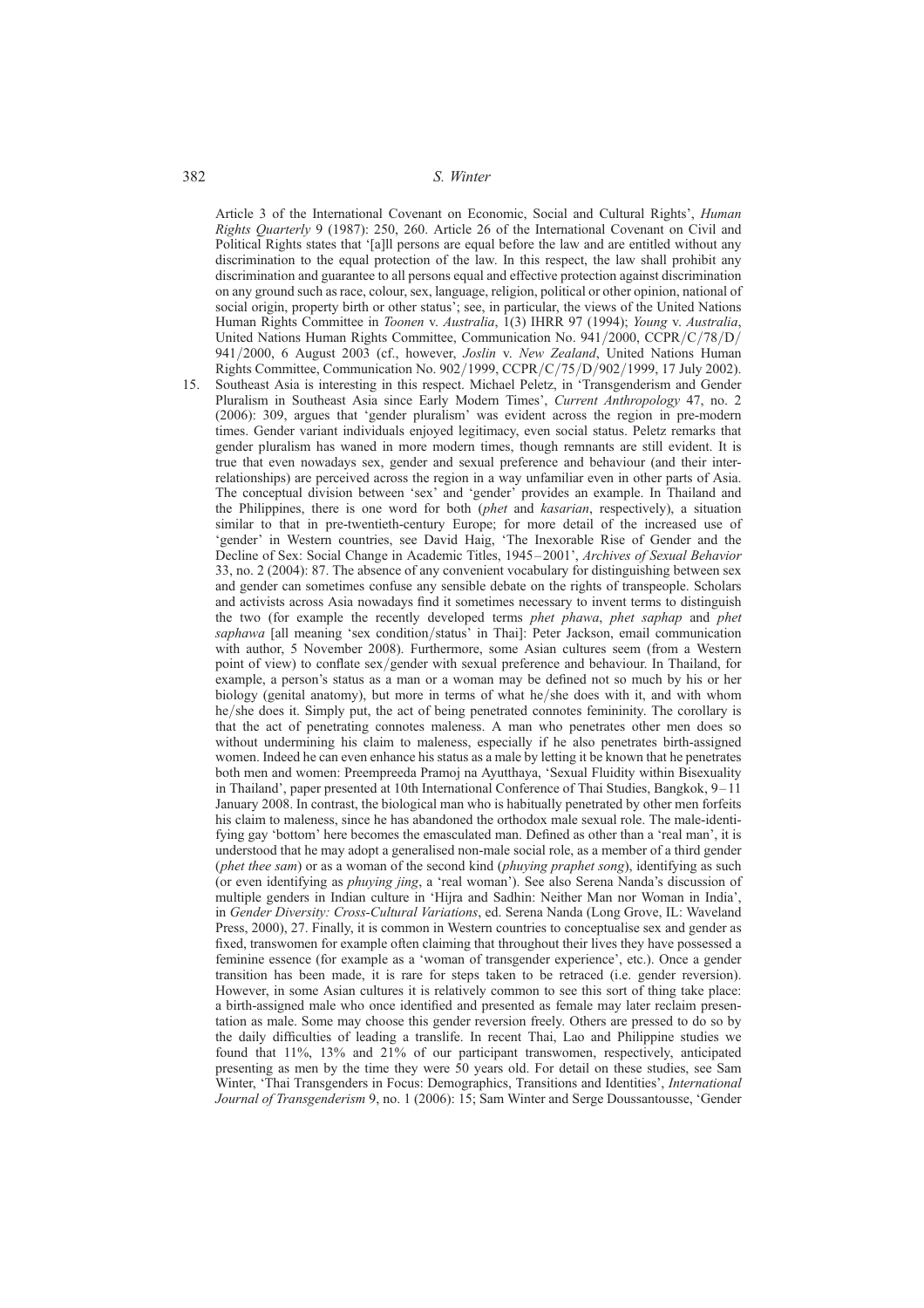Identity Variance in Laos' (under review); Sam Winter, Sass Rogando-Sasot and Mark King, 'Transgendered Women of the Philippines', International Journal of Transgenderism 10, no. 2 (2007): 79. For some transwomen in Asia, reversion to maleness involves adopting a male sexual role, perhaps even by marrying a woman: see, e.g., the xanith in Oman as discussed in Unni Wikan, Behind the Veil in Arabia: Women in Oman (Chicago, IL: University of Chicago Press, 1991). We see, then, in the relationship between sexual behaviour and  $sex/$ gender the possibility for a gender fluidity that contradicts the relatively fixed genders constructed in Western discourse. Many transwomen in Asia have told me about their transgender friends who later reverted to presenting as men or, somewhat aghast, how they came across former boyfriends who were now presenting as female. The point here is that this is a worldview of multiple and fluid sexes/genders based as much on behaviour as on biology. Legal systems that conceive gender as binary (male or female), biologically based (in practice based on genitalia) and fixed for life (notwithstanding that a few Asian jurisdictions accept change in legal gender status after SRS) are typically incapable of accommodating such sexual cosmographies.

- 16. Key work covers Buddhist and Buddhist-influenced societies like Thailand, Laos, Myanmar/ Burma, Cambodia and Vietnam; Shinto Japan; Islamic societies such as Pakistan, Bangladesh, Oman, Indonesia, Turkey and Malaysia; Hindu societies such as India and Nepal; Confucian societies such as China, Hong Kong, Taiwan and Singapore; and the Philippines, a society that is predominantly Christian.
- 17. The 18 countries are Turkey, Pakistan, India, Nepal, Bangladesh, Myanmar/Burma, Laos, Cambodia, Vietnam, Thailand, Malaysia, Singapore, Indonesia, the Philippines, China (including Hong Kong), Taiwan, South Korea and Japan. The figure of 95% is based on a count I made using the bibliography published on the TransgenderASIA website.
- 18. See, e.g., Jeswan Kaur, 'Transgender: Mak Nyah Cry for Compassion', 6 November 2008, http://www.sgbutterfly.org/index.php?name=News&file=article&sid=218 (accessed 11 October 2008); Farid Jamaludin, 'Transsexuals: Declare Us as Women', The Star, 21 January 2001, http://ai.eecs.umich.edu/people/conway/TS/MalaysianTS.html (accessed 5 March 2009). 19. Nanda, 'Hijra and Sadhin'.
- 20. Sam Winter, 'Counting Kathoey', http://web.hku.hk/~sjwinter/TransgenderASIA/paper\_ counting\_kathoey.htm (accessed 22 October 2008).
- 21. Wikan, Behind the Veil in Arabia.
- 22. American Psychiatric Association, Diagnostic and Statistical Manual of Mental Disorders: DSM-IV (Washington: American Psychiatric Association, 1994).
- 23. Femke Olyslager and Lynn Conway, 'On the Calculation of the Prevalence of Transsexualism', paper presented at First Biennial Symposium of the World Professional Association for Transgender Health, Chicago, 5–8 September 2007. This article was subsequently re-published in the refereed journal Tijdschrift voor Genderstudies in 2008. See Femke Olyslager and Lynn Conway, 'Transseksualiteit komt vaker voor dan u denkt. Een nieuwe kijk op de prevalentie van transseksualiteit in Nederland en Belgie¨' [Transsexualism is more common than you think. A new look at the prevalence of transsexualism in the Netherlands and Belgium], Tijdschrift voor Genderstudies 11, no. 2 (2008): 39.
- 24. In a recent Lao study, only one of 214 participating transwomen had undergone SRS: Winter and Doussantousse, 'Gender Identity Variance in Laos'. In a corresponding Philippine study it was found that only one out of 147 participants had and 29% indicated they had no desire to do so: Winter et al., 'Transgendered Women of the Philippines'. Even among Thai transpeople, for whom SRS is more easily affordable and available, only 28% of a sample of 195 transwomen had undergone an operation, and 12% had no desire to do so: Winter, 'Thai Transgenders in Focus'.
- 25. Robert Tait, 'Sex Change Funding Undermines No Gays Claim', The Guardian, 26 September 2007, http://www.guardian.co.uk/world/2007/sep/26/iran.gender (accessed 5 May 2008).
- 26. Wing Foo Tsoi, 'The Prevalence of Transsexualism in Singapore', Acta Psychiatrica Scandinavica 78, no. 4 (1988): 501.
- 27. Iran may pose an interesting case. Homosexual sexual conduct is a capital offence yet the possibility exists for subsidised SRS and change in legal gender status for people diagnosed as transsexual. It has been suggested that some who undergo SRS may simply be homosexual men and women attempting to bypass the criminalisation of their sexual preferences: Megan Stack, 'Iran Warms up to Sex Changes, but Still Shuns Homosexuality', Los Angeles Times, 30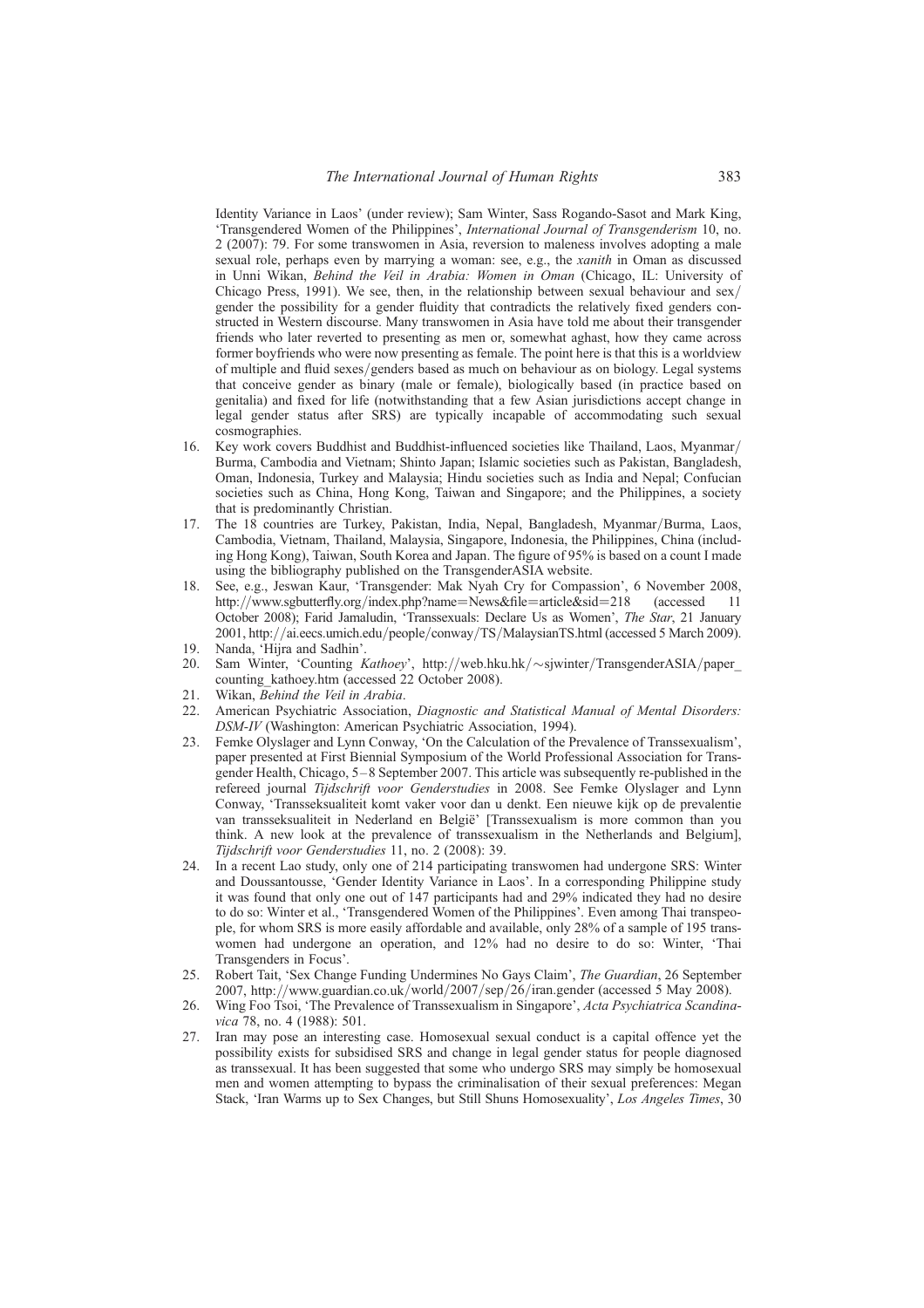January 2005; Tait, 'Sex Change Funding Undermines No Gays Claim', http://web.hku.hk/ $\sim$ sjwinter/TransgenderASIA/iran.pdf (accessed 5 March 2009). The situation in Singapore is somewhat similar in that gay men are liable for criminal prosecution and incarceration yet transpeople who have undergone SRS are able to change their legal gender status and to marry.

- 28. References encompass the arts, literature, religion, folklore and superstitions. Examples include aesthetic traditions valuing androgyny in Japan: Junko Saeki, 'Beyond the Gender Dichotomy: The Cross-Dressing Tradition in Japanese Theatre', Intersections 16 (2008), http://intersections.anu.edu.au/issue16/saeki.htm (accessed 11 November 2008); crossdressing (sometimes apparently gender identity variant) actors and/or actresses in imperial China and Japan (ibid.); Brett Hinsch, Passions of the Cut Sleeve: The Male Homosexual Tradition in China (Berkeley, CA: University of California Press, 1990); Sophie Volpp, 'Gender, Power and Spectacle in Late-Imperial Chinese Theatre', in Gender Reversals and Gender Cultures: Anthropological and Historical Perspectives, ed. Sabrina Petra Ramet (London: Routledge, 1996), 138; gender-bending Hindu deities and Buddhist bodhistavas: Nanda, 'Hijra and Sadhin'; Burkhard Scherer, 'Gender Transformed and Meta-gendered Enlightenment: Reading Buddhist Narratives as Paradigms of Inclusiveness', Revista de Estudos da Religião 3 (2006): 65; beliefs about salvation through gender modification in Hindu and Buddhist cultures: Cynthia Humes, 'Becoming Male: Salvation through Gender Modification in Hinduism and Buddhism', in Gender Reversals and Gender Cultures: Anthropological and Historical Perspectives, ed. Sabrina Petra Ramet (London: Routledge, 1996), 123; creation myths involving three sexes in Thailand: Rosalind Morris, 'Three Sexes and Four Sexualities: Redressing the Discourses on Gender and Sexuality in Contemporary Thailand', *Positions* 2, no. 1 (1994): 15; and cross-dressing in order to ward off widow ghosts, also in Thailand: Mary Beth Mills, 'Attack of the Widow Ghosts: Gender, Death, and Modernity in Northeast Thailand', in Bewitching Women, Pious Men: Gender and Body Politics in Southeast Asia, ed. Aihwa Ong and Michael Peletz (Berkeley, CA: University of California Press, 1995), 244.
- 29. Possibly reflecting this cultural history, an international study of attitudes towards transwomen found that while 49% of Malaysians regarded transwomen as mentally disordered, 13%, 21% and 15% shared this view in Thailand, Singapore and the Philippines, respectively. In the latter three countries transwomen were much more commonly regarded as 'normal, just different' (54% of Thais, 66% of Singaporeans and 82% of Filipinos). However, many saw their condition as a physical disorder (12% of Thais, 24% of Singaporeans and 18% of Filipinos regarding transwomen as 'women in the wrong body'): Sam Winter et al., 'Transpeople, transprejudice and pathologisation: a seven-county factor analytic study', International Journal of Sexual Health 21, no. 2 (2009).
- 30. Examples include Oman, India, Burma, Thailand, the Philippines, Indonesia, China, South Korea, Japan and the island of Okinawa, and Siberia. For detail, see Matthew Allen, 'Being Male in a Female World: Masculinity and Gender in Okinawan Shamanism', in Genders, Transgenders and Sexualities in Japan, ed. Mark McLelland and Raj Dasgupta (London: Routledge, 2005); Marjorie Balzer, 'Sacred Genders in Siberia: Shamans, Bear Festivals, and Androgyny', in Gender Reversals and Gender Cultures: Anthropological and Historical Perspectives, ed. Sabrina Petra Ramet (London: Routledge, 1996), 164; Carolyn Brewer, 'Baylan, Asog, Transvestism, and Sodomy: Gender, Sexuality and the Sacred in Early Colonial Philippines', Intersections 2 (1999), http://www.she.murdoch.edu.au/intersections/issue2/carolyn2.html (accessed 10 November 2008); Eli Coleman, Philip Colgan and Louis Gooren, 'Male Cross-Gender Behavior in Myanmar (Burma): A Description of the Acault', Archives of Sexual Behavior 21, no. 3 (1992): 313; Hyung Ki Choi et al., 'South Korea', in International Encyclopedia of Sexuality, http://www2.hu-berlin.de/sexology/IES/southkorea.html (accessed 10 November 2008); Hinsch, Passions of the Cut Sleeve; Serena Nanda, 'Transgendered Males in Thailand and the Philippines', in Gender Diversity: Cross-Cultural Variations, ed. Serena Nanda (Long Grove, IL: Waveland Press, 2000), 71; Peletz, 'Transgenderism and Gender Pluralism in Southeast Asia since Early Modern Times'.
- 31. See, e.g., Serge Doussantousse and Bea Keovongchith, 'Male Sexual Health: Kathoeys in the Lao PDR, South East Asia - Exploring a Gender Identity', http://web.hku.hk/~sjwinter/ TransgenderASIA/paper\_doussantousse.htm (accessed 28 June 2006); Barbara Earth, 'Diversifying Gender: Male to Female Transgender Identities and HIV/AIDS Programming in Phnom Penh, Cambodia', Gender and Development 14 (2006): 259; Adnan Hossain, 'They Swing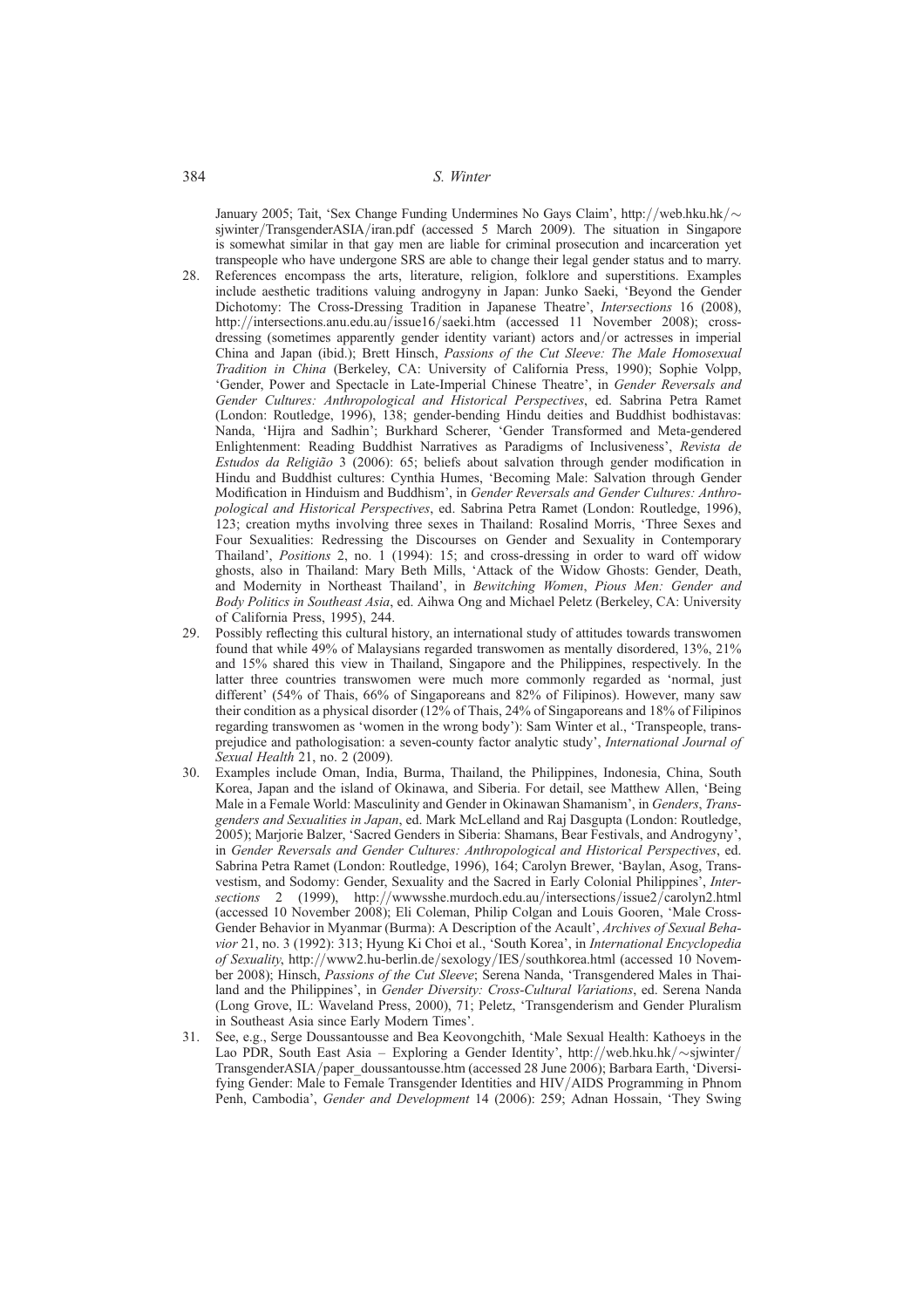between Both Sexes; Hijras as "Asexual Others"', http://web.hku.hk/~sjwinter/Transgender-ASIA/paper\_swinging.htm (accessed 5 September 2006); Serena Nanda, 'The Hijras of India', in A Queer World: The Center for Lesbian and Gay Studies Reader, ed. Martin Duberman (New York: New York University Press, 1997); Yik Koon Teh, The Mak Nyahs: Male to Female Transsexuals in Malaysia (Singapore: Eastern Universities Press, 2002); Winter, 'Thai Transgenders in Focus'; Winter et al., 'Transgendered Women of the Philippines'. In some cases the forces of change were abrupt. Invaders and colonists (who were usually Europeans from a Judaeo-Christian tradition and less favourably disposed towards gender variance, and indeed gender identity variance, than the indigenous cultures concerned) attempted to stamp out what they thought was perverse and sinful behaviour. The case of the Philippines is a well-documented example. Nanda, 'Transgendered Males in Thailand and the Philippines', describes the '"sexualising" and masculinising of Filipino culture' by successive Arab, Spanish and American domination and details its effects on gender variant people (and on relationships, both mixed and same sex, in general). Brewer, 'Baylan, Asog, Transvestism, and Sodomy', has written in detail on the role played by the Spanish, remarking on early colonists' reports of cross-gender bayog, bayoc and asog shamans and babaylan ritual facilitators, all of whom offended the sensibilities of the newcomers. The author (para. 14) quotes the Jesuit Brother Francisco Ignacio Alcina, who wrote in 1668, 'The fact is the Asog considered themselves more like women than like men in their manner of living, or going about, or even in their occupations. Some of them applied themselves to women's tasks, like weaving and cultivating, etc. In dress, although they did not wear petticoats (these were not worn by women in ancient times either) they did wear some Lambon, as they are called here. This is a kind of long skirt down to the feet, so that they were recognised even by their dress.' It may be that Alcina's use of the past tense when referring to these people, just 80 years after the arrival of Spanish Governor Miguel Lopes de Legaspi, attested to the success of the Spanish in eradicating gender variance. 'Modernising' forces may not always have been detrimental to the quality of life enjoyed by transpeople; they may have sometimes enhanced their lives. In Thailand, for example, 19th-century reforms of dress and appearance (to fend off colonisation by making Thais appear 'less barbaric' in the eyes of potential Western colonists) may have resulted in new opportunities for expressions of gender variance (and indeed gender identity variance). Twentieth-century reforms of names (requiring that all be gender specific) may have had the same effect: Peter Jackson, 'Performative Genders, Perverse Desires: A Bio-history of Thailand's Same-Sex and Transgender Cultures', Intersections 9 (2003), http://wwwsshe.murdoch.edu.au/ intersections/issue9/jackson.html (accessed 7 September 2005). More recently, easy access to hormones (with up to 23 products available over the counter in some pharmacies in Thailand) and relatively inexpensive SRS often of a high standard (even attracting trans-patients from overseas) have arguably further enhanced the ability of transpeople to express their gender identity variance more fully than at any time in the history of Thai culture.

- 32. See, e.g., Wikan, Behind the Veil in Arabia; Richard A. Jenkins and Bryan Kim, 'Cultural Norms and Risk: Lessons Learned from HIV in Thailand', Journal of Primary Prevention 25, no. 1 (2004): 17; Nanda, 'Transgendered Males in Thailand and the Philippines'.
- 33. Sass Rogando-Sasot, email communication with author, 14 March 2008. A second study was conducted by a team involving myself (Winter et al., unpublished report available from author) which examined gender satisfaction among 526 university undergraduate students from four Asian societies (Hong Kong, Malaysia, Singapore and Thailand). Respondents completed the seven-item questionnaire anonymously. Two items touched clearly upon gender disaffection. Among men 1.4% reported feeling 'uncomfortable being a member of this sex' 'all the time'; among women 2.8%. Among men, 2.1% wished they 'had not been born into this sex' 'all the time'; among women 2.8%. While some of the respondents may have expressed gender dissatisfaction because of the social conditions they face in their cultures (among women gender inequality, among men the burden of being family breadwinners), it seems likely that some of the dissatisfaction we observed was a result of a more fundamental gender dysphoria. Interestingly, we obtained broadly similar figures for a sample of 193 undergraduate students in the United Kingdom and the United States.
- 34. Turning first to community-based samples, a study of 195 Thai phuying khaam phet revealed that half of them felt 'not male' by the age of 11, half of those who took hormones doing so by 16 and half of those who were cross-dressing doing so full-time by 18: Winter, 'Thai Transgenders in Focus'. Broadly similar results were found in a Philippine sample of 147 transpinay;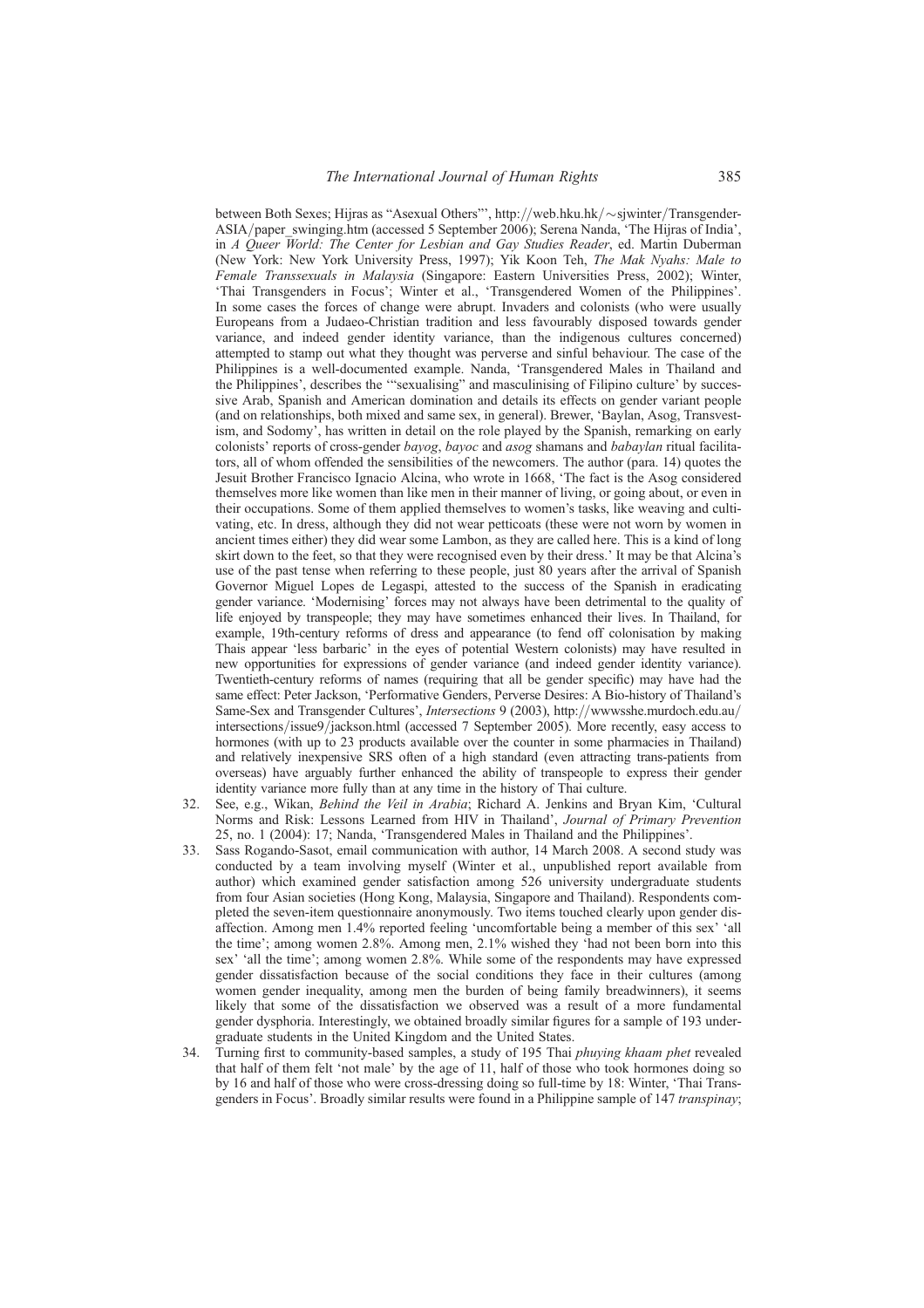the corresponding mean ages were 10, 17 and 18: Winter et al., 'Transgendered Women of the Philippines'. In a comparable Lao study involving 214 kathoey the corresponding mean ages were 11, 17 and 13: Winter and Doussantousse,, 'Gender Identity Variance in Laos'. Teh, The Mak Nyahs, reported that 71% of her sample of 507 Malaysian maknyah 'thought they were female when they were children' and 14% were cross-dressing by 11, 82% by 20. In a sample of 43 South Korean transwomen, Tae-Suk Kim et al. found a mean onset of gender dysphoria by 11 and cross-dressing by 18: 'Psychological Burdens Are Associated with Young Male Transsexuals in Korea', Psychiatry and Clinical Neurosciences 60, no. 4 (2006): 417. All of these studies were community based (involving sampling based on social networks within the respective communities of transwomen). Turning now to clinic-based studies: from Singapore a study involving 200 transwomen and 100 transmen found that by the age of 12 74% of the transwomen and 80% of the transmen had begun to identify as the other gender. By 18 the figures rose to 99% for both transwomen and transmen. By 12 60% of the transwomen and 84% of the transmen had begun to cross-dress. By 18 the figures rose to 92% of the transwomen and 94% of the transmen; by the same age 38% of transwomen had started taking hormones (the figure appeared much lower for transmen): Wing Foo Tsoi, 'Developmental Profile of 200 Male and 100 Female Transsexuals in Singapore', Archives of Sexual Behavior 19, no. 6 (1990): 595. From Japan, a study involving 349 transwomen and 230 transmen reported that by the time they entered elementary school 28% of the transwomen and 70% of the transmen reported discomfort with their gender identity. Another 28% of the transwomen and 23% of the transmen were experiencing gender discomfort by the end of elementary schooling. For detail, see Nobuyuki Okabe et al., 'Clinical Characteristics of Patients with Gender Identity Disorder at a Japanese Gender Identity Disorder Clinic', Psychiatry Research 157 (2008): 315.

- 35. In the case of Thailand, see, e.g., LeeRay M. Costa and Andrew Matzner, Male Bodies, Women's Souls: Personal Narratives of Thailand's Transgendered Youth (Binghampton, NY: Haworth, 2006); Richard Totman, The Third Sex: Kathoey, Thailand's Ladyboys (London: Souvenir Press, 2003).
- 36. Nuttawut Udomsak, email communication with author, 28 April 2008.
- 37. *International Herald Tribune*, 'Thai Health Ministry Issued Temporary Ban on Castrations for Non-Medical Purposes', 2 April 2008, http://www.iht.com/bin/printfriendly.php?id= 11620629 (accessed 2 October 2008).
- 38. Winter et al., 'Transgendered Women of the Philippines'.
- Sass Rogando-Sasot, email communication with author, 30 April 2008.
- 40. See Nanda, 'Hijra and Sadhin'.
- 41. Ibid., 33, provides a vivid description of the operation: 'The surgery is (ideally) performed by a hijra, called a "midwife". The client is seated in front of a picture of the goddess [Bahuchara] Mata] and repeats Bahuchara's name over and over, which induces a trancelike state. The midwife then severs all or part of the genitals (penis and testicles) from the body with two diagonal cuts with a sharp knife. The blood from the operation, which is considered part of the male identity, is allowed to flow freely; this rids the person of their maleness. The resulting wound is healed by traditional medical practices and a small hole is left open for urination.'
- 42. Teh, The Mak Nyahs.
- 43. See Winter, 'Thai Transgenders in Focus: Demographics, Transitions and Identities'; Winter et al., 'Transgendered Women of the Philippines'; Sam Winter and Serge Doussantousse, 'Transpeople, Hormones and Health Risks: A Lao Study', International Journal of Sexual Health 21, no. 1 (2009): 35-48.
- 44. In the Lao study we found that 60 of the 112 transwomen reported taking hormones at some point in their lives. Only two had ever consulted a doctor about hormone use, with four consulting other medical professionals. In contrast, four out of five had consulted other transwomen: Winter and Doussantousse, 'Transpeople, Hormones and Health Risks'. More recent studies of hormone use in Thailand and the Philippines have found much the same pattern of advice-seeking. Of the 150 Thai transwomen, 139 reported taking cross-sex hormones at some point in their lives, 43 consulting a doctor and/or a nurse and 120 consulting transgender friends before doing so. The advice-seeking after beginning hormone use was hardly more balanced; 70 consulted a doctor and/or a nurse and 101 consulted other transwomen: Sam Winter, Ling Li and Chayada Lertraksakun, report in preparation. Of the 150 Filipina transwomen, 132 reported taking cross-sex hormones at some point in their lives, only 68 consulting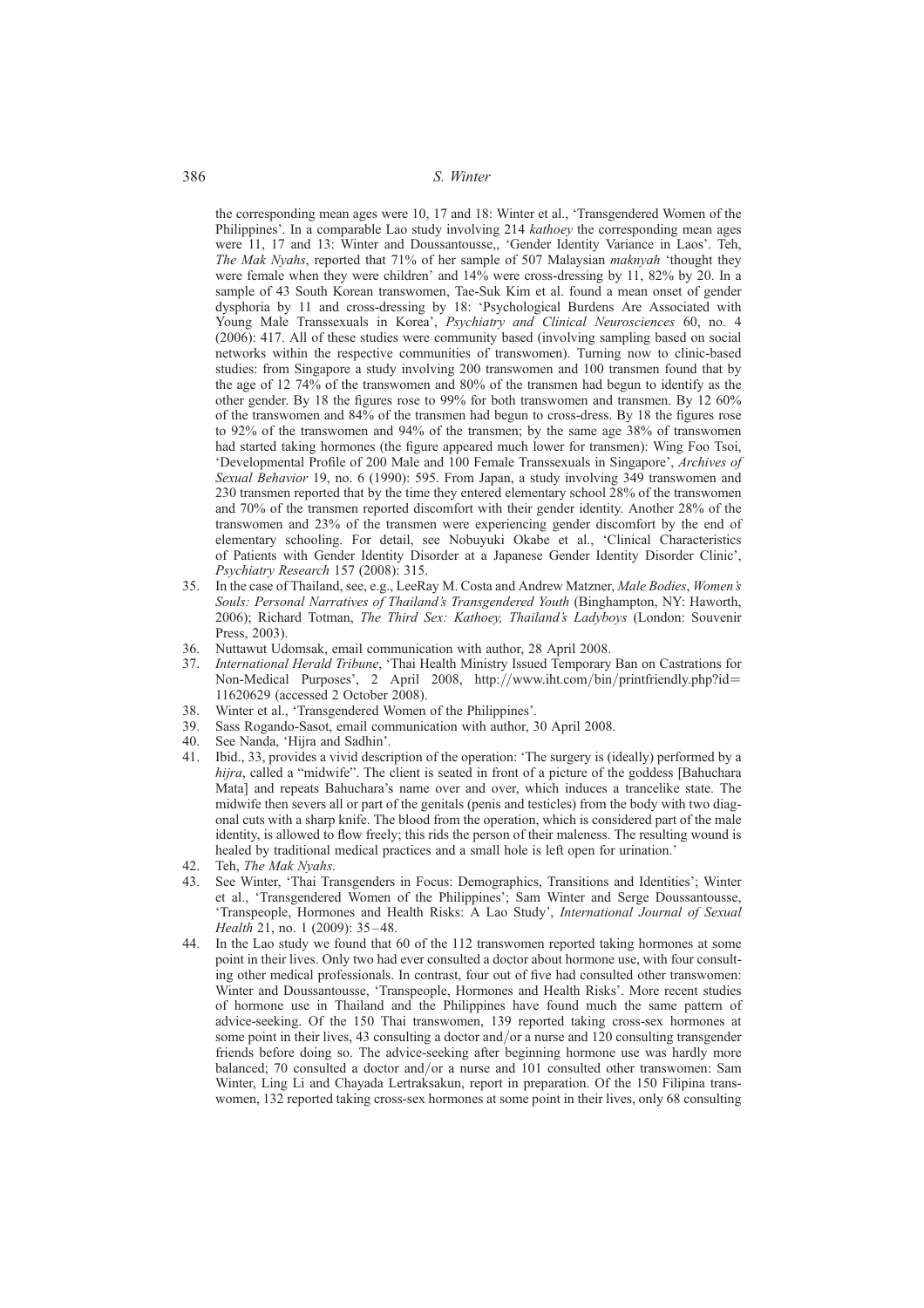a doctor and/or nurse and 114 consulting transgender friends: Sam Winter and Brenda Alegre, report in preparation.

- 45. Somchai Suja, Sasiraporn Sutanyawatchai and Supawinee Siri, Quality of Life in Male to Female Transsexuals Using and Not Using Female Hormone Therapies (Chiang Mai, Thailand: Chiang Mai University, 2005).
- 46. For example, any transperson (pre-op, post-op or non-op) may change legal gender status, under strictly controlled circumstances, in the United Kingdom. The Gender Recognition Act 2004 (c. 7) enables transpeople to change their birth certificates (the document that designates legal gender status) if they satisfy a panel of professionals that they have been living in their preferred gender for some time, intend to do so permanently and are not already married (this last provision designed to avoid creation of a same-sex marriage).
- 47. In some Asian jurisdictions legal gender status is designated on the birth certificate (e.g. the Philippines and Hong Kong). In others it is on a family register entry (e.g. Japan and South Korea). In Singapore the ID card has since 1996 performed the function of legal gender status designation: Waipang Au, 'Singapore: A Woman with a Past', July 2005, http:// www.yawningbread.org/arch\_2005/yax-457.htm (accessed 24 March 2008).
- 48. Dede Oetomo, email communication with author, 22 February 2008.
- 49. See Tait, 'Sex Change Funding Undermines No Gays Claim'.
- 50. BBC News, 'Kuwaiti Sex-Change Case Overturned', 12 October 2004, http://news.bbc.co.uk/ 2/hi/middle\_east/3734336.stm (accessed 10 December 2008).
- 51. Decision in the Case of Rommel Jacinto Dantes Silverio v. Republic of the Philippines, Supreme Court of the Philippines 19 October 2007, http://elibrary.supremecourt.gov.ph/decisions.php?  $dotype=decisions\frac{9}{20}/\frac{20}{3}$ signed%20resolutions&docid=a45475a11ec72b843d74959b60fd 7bd6476b8ef08b258 (accessed 10 December 2008).
- 52. Almost all research hitherto conducted in this area concerns transwomen, for whom a heterosexual sexual preference (androphilia, i.e. attraction to men) appears most common. Consider the research from Malaysia, Singapore, South Korea, Thailand, the Philippines, Laos and Japan. In Malaysia, Teh, The Mak Nyahs, reported that 97% of her maknyah participants were attracted to men when they were younger and had a male as their first date. A similar figure (largely the same participants we can assume) had never been attracted to women. In Singapore, Tsoi, 'Developmental Profile of 200 Male and 100 Female Transsexuals in Singapore', found that all the transwoman participants in his study were androphilic. In South Korea, around 98% of transwomen in Kim et al.'s study, 'Psychological Burdens Are Associated with Young Male Transsexuals in Korea', reported attraction to men. My own research findings in Southeast Asia echo these generally high figures for androphilia among transwomen. In five independent samples of between 147 and 225 participants in Thailand, the Philippines and Laos, my colleagues and I have obtained prevalence rates for exclusive androphilia ranging from 76 to 92%: see Winter, 'Thai Transgenders in Focus; Winter et al., 'Transgendered Women of the Philippines'; Sam Winter and Liselot Vink, 'Predictors of Mental Health in a Sample of Transwomen in Thailand' and 'Predictors of Mental Health in a Sample of Transwomen in the Philippines' (both in preparation); Winter and Doussantousse, 'Gender Identity Variance in Laos'. Given the tendency of some Asian cultures to confer femaleness on any birth-assigned male who habitually adopts the 'penetratee' role, the generally high levels of findings of heterosexuality in samples of transwomen may not be entirely surprising. The only major exception to this picture of overwhelming heterosexuality is in a Japanese sample of transwomen, only 40% of whom were attracted to men (a further 14% appeared to be bisexual): Okabe et al., 'Clinical Characteristics of Patients with Gender Identity Disorder at a Japanese Gender Identity Disorder Clinic'. What about the sexual preferences of transmen in Asia? Tsoi's Singapore study indicated that a majority may be heterosexual (gynephilic, i.e. erotically attracted to women), although on this matter Tsoi's figures appear somewhat unclear. In Japan, Okabe et al. reported that 92% of transmen were gynephilic. How do these figures compare with Western countries? The most reliable research in this respect is a study of 113 transwomen referred to a Dutch gender identity clinic, which identified 61 (54.5%) who were exclusively androphilic, a figure well below most of the figures in Asian countries cited above; see Yolanda L.S. Smith et al., 'Transsexual Subtypes: Clinical and Theoretical Significance', Psychiatry Research 137, no. 3 (2005): 151.
- 53. Sam Winter, 'Language and Identity in Transgender: Gender Wars and the Thai Kathoey', in Problematising Identity: Everyday Struggles in Language, Culture and Education, ed. A. Lin (Mahwah, NJ: Lawrence Erlbaum, 2008), 119.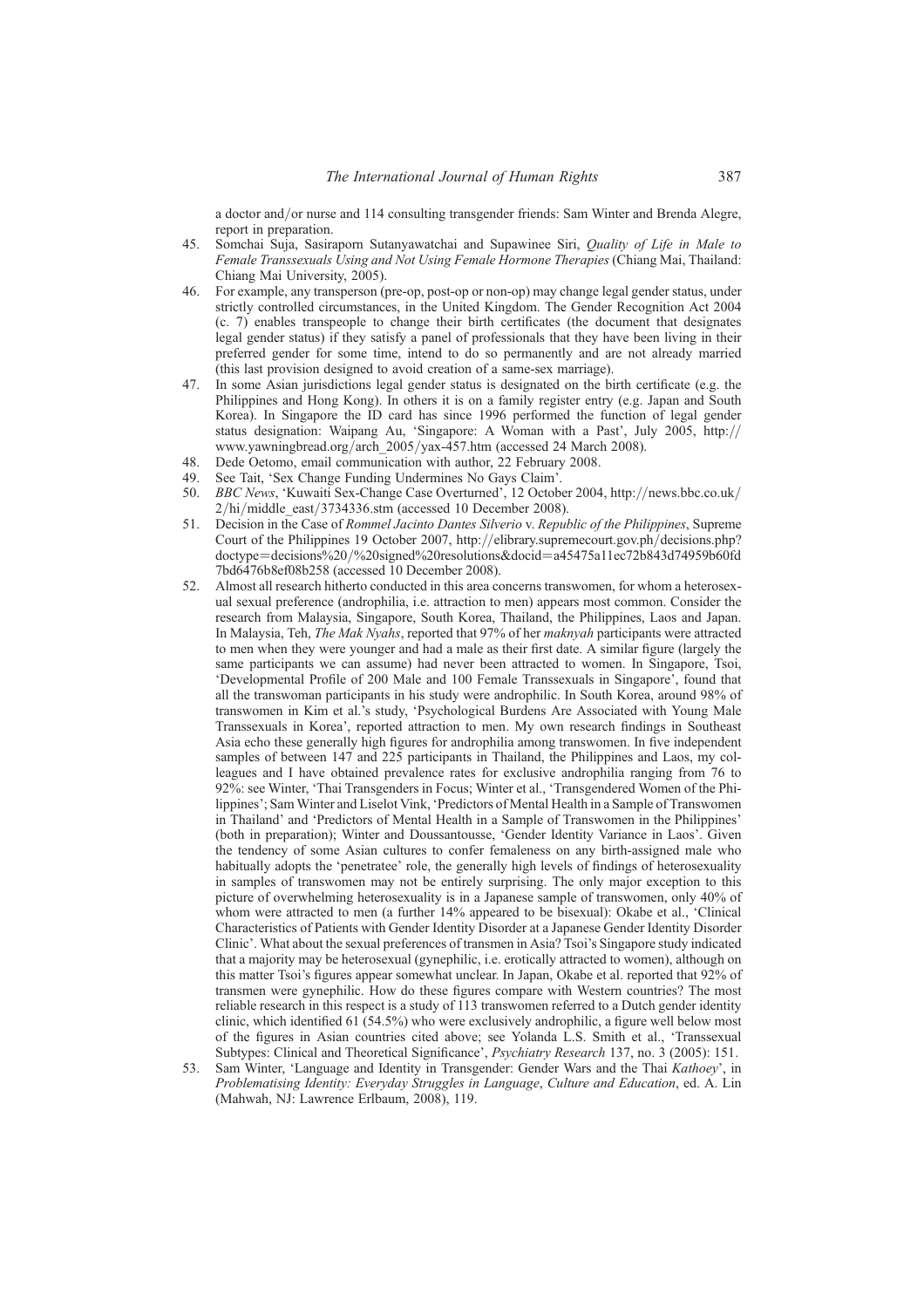- 54. The Director of Immigration, who acts on such matters for the Security Bureau, made clear the government's position in a reply letter dated 7 August 2002 to Robyn Emerton of TEAM (Transgender Equality and Acceptance Movement). The letter was headed 'Position of Postoperative Transsexuals: Immigration Issues Government of Hong Kong', and stated that in the Director of Immigration's opinion the relevant Hong Kong law (i.e. Births and Deaths Registration Ordinance (Cap. 174)) allowed changes only where the original certificate contained an error (a condition, it was implied, not applicable to transpeople).
- 55. See Robyn Emerton, 'Time for Change: A Call for the Legal Recognition of Transsexual and Other Transgender Persons in Hong Kong', Hong Kong Law Journal 34, no. 3 (2004): 515; Robyn Emerton, 'Neither Here nor There: The Current Status of Transsexual and Other Transgender Persons under Hong Kong Law', Hong Kong Law Journal 34, no. 2 (2004): 245.
- 56. Winter, 'Counting Kathoey'.
- 57. See Winter, 'Thai Transgenders in Focus'.
- 58. Recent research in Laos, the Philippines and Thailand (sample sizes 214, 158 and 225, respectively) reveals how common it is for transwomen to be read. Asked how many strangers, in their experience, were aware that they were transwomen, 47.4, 56.5 and 84%, respectively, answered 'most' or 'all' (as opposed to 'some' or 'none'). Asked how often, at a distance and wearing make-up, they were thought by strangers to be birth-assigned women, 14.8, 7.8 and 14.8%, respectively, answered 'never' (as opposed to 'some', 'most' or 'all' of the time): Winter and Doussantousse, 'Gender Identity Variance in Laos'; Winter and Vink, 'Predictors of Mental Health in a Sample of Transwomen in Thailand' and 'Predictors of Mental Health in a Sample of Transwomen in the Philippines'.
- 59. Among 147 Filipina transwomen 20% reported preferring to be a transwoman (rather than a birth-assigned woman), and 10% reported wanting to be a transwoman if they were given a chance to start life again: Winter et al., 'Transgendered Women of the Philippines'. Among 195 Thai transwomen 15% preferred to be a transwoman (rather than a birth-assigned woman), and 11% expressed a desire to again be gender identity variant in their next life: Winter, 'Thai Transgenders in Focus'. Among 214 Lao transwomen the figures were 43 and 20%: Winter and Doussantousse, 'Gender Identity Variance in Laos'.
- 60. Erick Laurent, 'Sexuality and Human Rights: An Asian Perspective', Journal of Homosexuality 48, nos 3–4 (2005): 163.
- 61. See, e.g., Phil C.W. Chan's criticism of the Hong Kong government's position and approach in 'The Lack of Sexual Orientation Anti-discrimination Legislation in Hong Kong: Breach of International and Domestic Legal Obligations', International Journal of Human Rights 9, no. 1 (2005): 69.
- 62. Human Rights Watch, Ravaging the Vulnerable: Abuses against Persons at High-Risk of HIV Infection in Bangladesh (New York, 2003).
- 63. Human Rights Watch, World Report (New York, 2006).
- 64. People's Union for Civil Liberties–Karnataka, Human Rights Violations against the Transgender Community (Bangalore, 2003).
- 65. Winter et al., 'Transpeople, transprejudice and pathologisation'.
- 66. Teh, The Mak Nyahs.
- 67. Fereydoon Mehrabi, Mehrdad Eftekhar Ardebili and Nahaleh Moshtagh Bidokhti, 'Sexual Experience and Fantasies of Homosexuals and Transsexuals in Iran', paper presented at First World Congress for Sexual Health: Achieving Health, Pleasure and Respect, Sydney, 15–19 April 2007.
- 68. Mohd Noor Noraini et al., Sexual Identity: Effeminacy among University Students (Kuala Lumpur: International Islamic University Malaysia, 2005).
- 69. New Straits Times, 'Rehabilitation Centre for Cross-Dressers', 12 April 2007.
- 70. For detail, see Yik Koon Teh, 'Give Transsexuals Room to Live', The Sun, 2 April 2007, http:// www.sun2surf.com/article.cfm?id=17470 (accessed 23 April 2007). It is noted that cases such as this are not unknown in Western countries. For instance, in the United Kingdom there were the two leading cases of Corbett v. Corbett (otherwise Ashley), [1970] 2 All ER 33, and R. v. Tan and others [1983] 2 All ER 12, both of which denied any possibility of change in legal gender status, even for post-operative transpeople and for the purposes of the criminal law. The Gender Recognition Act 2004, representing a substantial step forward in the recognition and development of transpeople's rights, now enables a gender identity variant person to change his or her legal gender status, even where surgery has not taken place.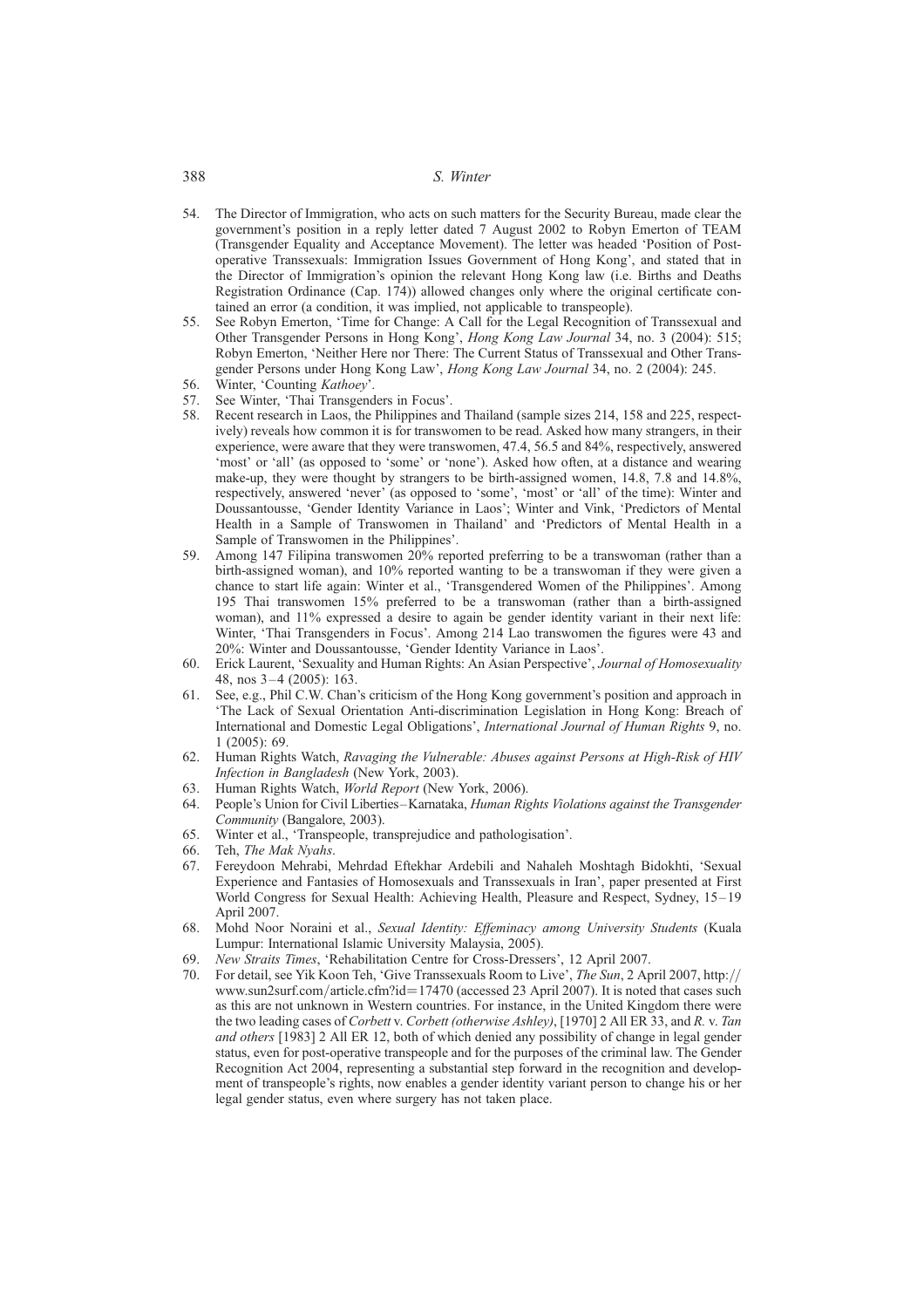71. See Teh, The Mak Nyahs; Yik Koon Teh and Slamah Khartini, Maknyahs (Male Transsexuals) in Malaysia (Kuala Lumpur: Ministry of Science, Technology and Environment of Malaysia, 2000).

- 73. Amnesty International, 'Malaysia: Fear for Safety/Torture or Ill-Treatment', 3 August 2007, http://web.amnesty.org/library/Index/ENGASA280022007 (accessed 20 August 2007).
- 74. M. Aamer Sarfraz and David Castle, 'A Muslim Suicide', Australasian Psychiatry 10, no. 1 (2002): 437.
- 75. See Winter et al., 'Transgendered Women of the Philippines'; see also Winter, 'Thai Transgenders in Focus'.
- 76. Winter and Vink examined the impact of being gender identity variant upon the lives of transwomen in Thailand ('Predictors of Mental Health in a Sample of Transwomen in Thailand') and found that 22% of Thai transwomen believed that being a transgender person reduced their chances of obtaining employment and 29% believed that it reduced the choices of jobs available. In a similar study conducted by Winter and Vink in the Philippines ('Predictors of Mental Health in a Sample of Transwomen in the Philippines') the figures were somewhat lower, 12% and 15%, respectively. The authors of the two studies believe the figures to be underestimates of the extent of the problems transpeople face in obtaining employment, even in these two comparatively tolerant societies. The reason is that in contacting participants we relied on social networks within the gender identity variant community. Those in full-time studies or already in employment were more readily drawn into our samples. Transpeople not in employment were less likely to learn of our study and to join our sample accordingly. Yet these transpeople are likely those who had had the most direct experience of transprejudiced hiring practices. Had the jobless (particularly the chronically jobless) been better represented in our sample, our figures for the impact of being a transgender person upon obtaining employment would probably be more alarming.
- 77. Winter, 'Thai Transgenders in Focus'.
- 78. Winter and Vink, 'Predictors of Mental Health in a Sample of Transwomen in Thailand'.
- 79. Rommel Jacinto Dantes Silverio v. Republic of the Philippines.
- 80. Filipino transpeople's dismay has recently been heightened by the Supreme Court of the Philippines' overturning of a lower court's favourable decision over a petition by an intersex person for a new birth certificate: Decision in the case of Republic of the Philippines v. Jennifer B. Cagandahan, Supreme Court of the Philippines, 12 September 2008. http://elibrary.judiciary. gov.ph/decisions.php?doctype=Decisions%20/%20Signed%20Resolutions&docid=12218055 63131007007 (accessed 9 March 2009). In important respects her case was identical to that of a transgender person, with the one difference that she was able to point to a physical disorder underlying her gender dysphoria (congenital adrenal hyperplasia); also, unlike transwomen, she was seeking a birth certificate designating her as male.
- 81. Winter et al., 'Transgendered Women of the Philippines'.
- 82. Winter and Vink, 'Predictors of Mental Health in a Sample of Transwomen in the Philippines'.
- 83. For detail, see Robyn Emerton, 'Finding a Voice, Fighting for Rights: The Emergence of the Transgender Movement in Hong Kong', Inter-Asia Cultural Studies 7, no. 2 (2006): 243.
- 84. Human Rights Watch, 'Kuwait: Repressive Dress-Code Law Encourages Police Abuse: Arrests Target Transgender People', 16 January 2008, http://hrw.org/english/docs/2008/01/17/ kuwait17800.htm (accessed 5 May 2008).
- 85. 'Kuwaiti Sex-Change Case Overturned'.
- 86. BBC News, 'Pakistan "Same-Sex" Couple Held', 22 May 2007, http://news.bbc.co.uk/2/hi/ 6679733.stm (accessed 5 May 2008).
- 87. See, e.g., Human Rights Watch, 'Nepal: Police on "Sexual Cleansing" Drive: Transgender People Routinely Subjected to Physical and Sexual Abuse', 11 January 2006, http:// www.hrw.org/en/news/2006/01/11/nepal-police-sexual-cleansing-drive (accessed 10 December 2006); Sunil Pant, Social Exclusion of Sexual and Gender Minorities: Final Report (Kathmandu: Blue Diamond Society, 2005).
- 88. People's Union for Civil Liberties–Karnataka, Human Rights Violations against the Transgender **Community**.
- 89. Human Rights Watch, Ravaging the Vulnerable.
- 90. Article 22 of the Hong Kong Bill of Rights Ordinance (Cap. 383), modelled upon and implementing Article 26 of the International Covenant on Civil and Political Rights, states that '[a]ll persons are equal before the law and are entitled without any discrimination to the

<sup>72.</sup> Teh, The Mak Nyahs.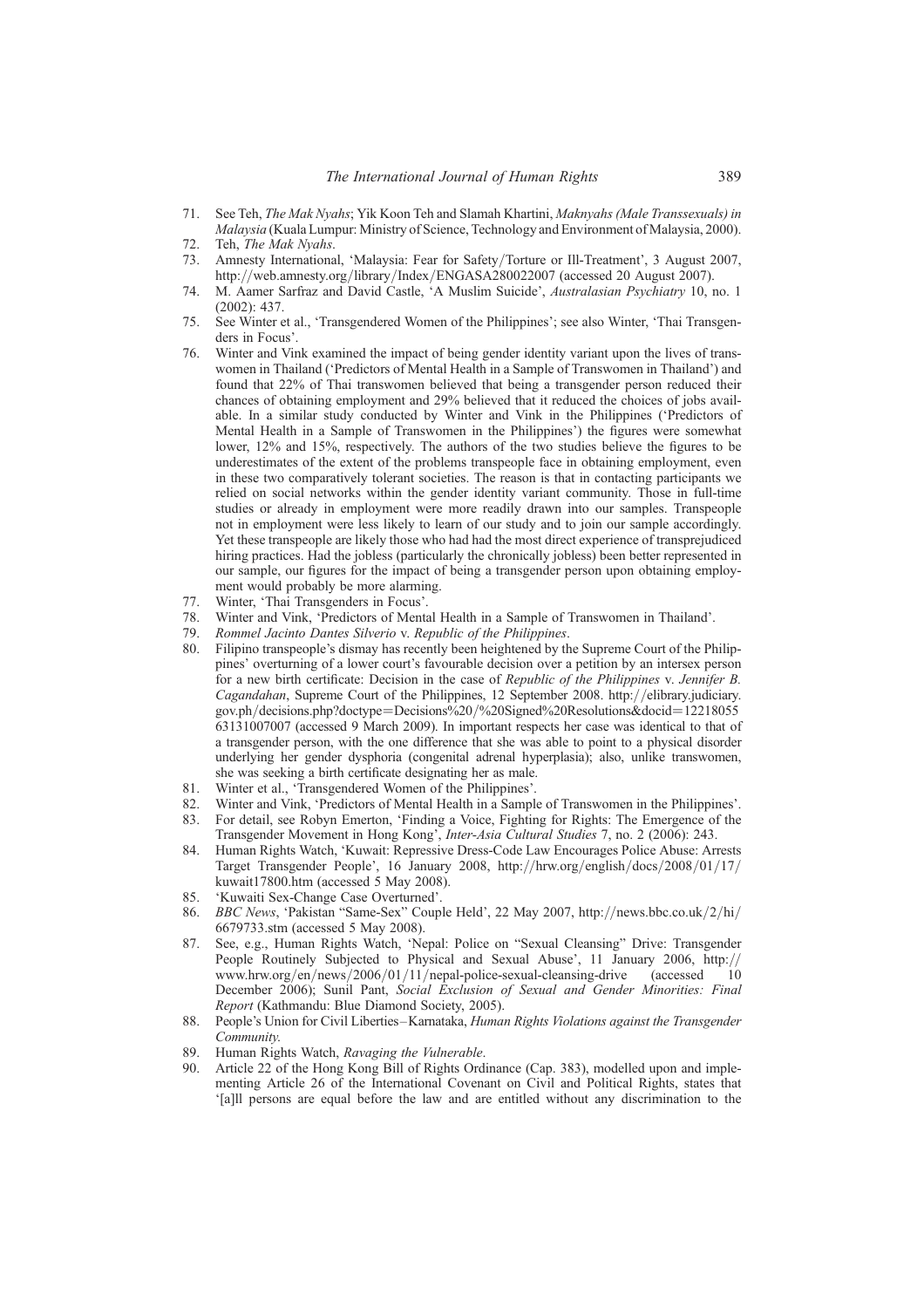equal protection of the law. In this respect, the law shall prohibit any discrimination and guarantee to all persons equal and effective protection against discrimination on any ground such as race, colour, sex, language, religion, political or other opinion, national or social origin, property, birth or other status.' See Leung T. C. William Roy v. Secretary for Justice [2005] 3 HKLRD 657 (Hong Kong Court of First Instance); Secretary for Justice v. Leung T. C. William Roy [2006] 4 HKLRD 211 (Hong Kong Court of Appeal).

- 91. Criticisms have been numerous, varied and prolonged. The earliest were by Justin Richardson, Richard Isay and Shannon Minter: Justin Richardson, 'Setting Limits on Gender Health', Harvard Review of Psychiatry 4, no. 1 (1996): 49, followed by a response to his critics in Justin Richardson, 'Response: Finding the Disorder in Gender Identity Disorder', Harvard Review of Psychiatry 7, no. 1 (1999): 43; Richard Isay, 'Remove Gender Identity Disorder in DSM', Psychiatric News 32, no. 9 (1997): 13; Shannon Minter, 'Diagnosis and Treatment of Gender Identity Disorder in Children', in Sissies and Tomboys: Gender Nonconformity and Homosexual Childhood, ed. Matthew Rottnek (New York: New York University Press, 1999), 9. Since then criticisms have gathered pace, including Nancy H. Bartlett, Paul L. Vasey and W.M. Bukowski, 'Is Gender Identity Disorder in Children a Mental Disorder?', Sex Roles 43, nos  $11-12$  (2000): 753; Stuart Chen-Hayes, 'Counseling and Advocacy with Transgendered and Gender-Variant Persons in Schools and Families', Journal of Humanistic Counseling, Education and Development 40 (2001): 34; Darryl B. Hill et al., 'Gender Identity Disorders in Childhood and Adolescence a Critical Inquiry', Journal of Psychology & Human Sexuality 17 (2006): 7; Andrea James, 'A Defining Moment in Our History: Examining Disease Models of Gender Identity', http://www.tsroadmap.com/info/gender-identity.pdf (accessed 5 July 2006); Susan J. Langer and James I. Martin, 'How Dresses Can Make You Mentally Ill: Examining Gender Identity Disorder in Children', Child and Adolescent Social Work Journal 21, no. 1 (2004): 5; Arlene Lev, 'Disordering Gender Identity Disorder in the DSM-IV-TR', Journal of Psychology and Human Sexuality 17, nos 3–4 (2005): 35; Paul L. Vasey and Nancy H. Bartlett, 'What Can the Samoan "Fa'afafine" Teach Us about the Western Concept of Gender Identity Disorder in Childhood?', Perspectives in Biology and Medicine 50, no. 4 (2007): 481; Anne Vitale, 'Rethinking the Gender Identity Disorder Terminology in the Diagnostic and Statistical Manual of Mental Disorders IV', paper presented at Conference of Harry Benjamin International Gender Dysphoria Association, Bologna, 6–9 April 2005; Ian Wilson, Chris Griffin and Bernadette Wren, 'The Validity of the Diagnosis of Gender Identity Disorder (Child and Adolescent Criteria)', Clinical Child Psychology and Psychiatry 7, no. 3 (2002): 335; Sam Winter, 'Transphobia: A Price Worth Paying for "Gender Identity Disorder"?', paper presented at First Biennial Symposium of the World Professional Association for Transgender Health, Chicago, 5– 8 September 2007; Kelley Winters, 'Gender Dissonance Diagnostic Reform of Gender Identity Disorder for Adults', Journal of Psychology & Human Sexuality 17 (2006): 71; Madeleine H. Wyndzen, 'A Personal and Scientific Look at a Mental Illness Model of Transgenderism', APA Division 44 Newsletter (Spring 2004): 3.
- 92. As of 14 December 2008 the senior officers of the World Psychiatric Association (WPA) were overwhelmingly from Western countries; only two of the 20 positions in the WPA Executive Committee and Council were held by members from Asia (Hong Kong and Israel, respectively).
- 93. Winter et al., 'Transpeople, transprejudice and pathologisation'.<br>94. Winter. 'Transphobia'.
- 94. Winter, 'Transphobia'.<br>95. Presumably subsidies
- Presumably subsidies for healthcare for transpeople would remain even if transpeople were regarded as experiencing a physical disorder, a re-conceptualisation that would conform to the subjective experience of many transpeople (i.e. 'I feel I was born into the wrong body'); be logically consistent with the only effective treatment for transpeople (i.e. medical treatment designed to bring one's body in harmony with one's identity); and be less stigmatising than a mental disorder. Finally, this view of transpeople would accord with recent research on biologically based brain gender that suggests that gender identity variance may indeed have a physical basis: Terry Reed et al., 'Atypical Gender Development – a Review', International Journal of Transgenderism 9, no. 1 (2006): 29; thus, it may best be regarded as a form of intersexualism.